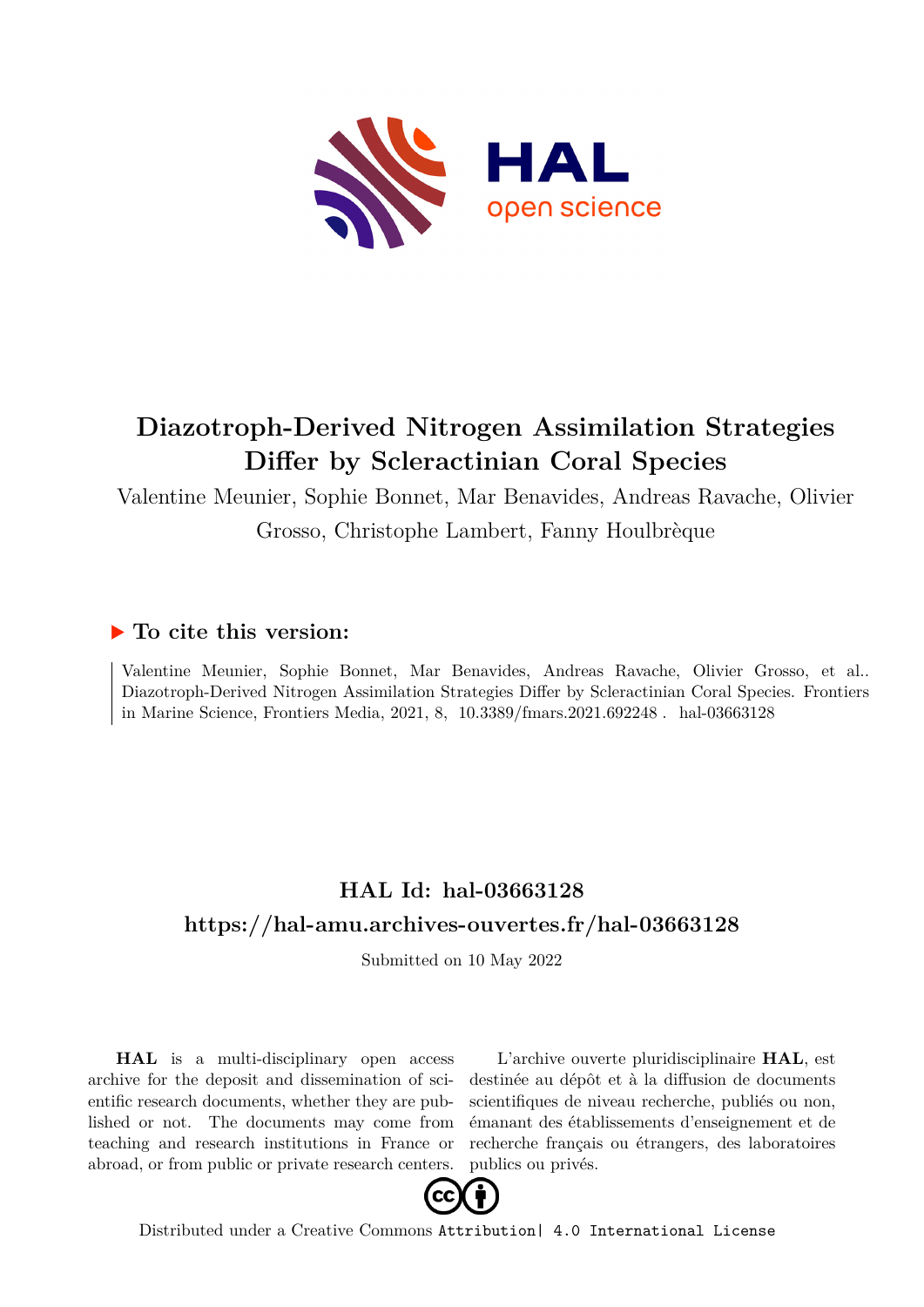



# Diazotroph-Derived Nitrogen [Assimilation Strategies Differ by](https://www.frontiersin.org/articles/10.3389/fmars.2021.692248/full) Scleractinian Coral Species

Valentine Meunier<sup>1\*</sup>, Sophie Bonnet<sup>2</sup>, Mar Benavides<sup>2</sup>, Andreas Ravache<sup>1</sup>, Olivier Grosso<sup>2</sup>, Christophe Lambert<sup>3</sup> and Fanny Houlbrèque<sup>1</sup>

<sup>1</sup> Centre IRD Nouméa, UMR ENTROPIE (IRD, Université de La Réunion, CNRS, Université de La Nouvelle-Calédonie, Ifremer), Nouméa, New Caledonia, <sup>2</sup> Aix-Marseille Université, Université de Toulon, CNRS, IRD, MIO UM 110, Marseille, France, <sup>3</sup> Univ Brest, CNRS, IRD, Ifremer, LEMAR, Plouzané, France

Reef-building corals generally thrive in nutrient-poor tropical waters, where among other elements, nitrogen (N) availability often limits primary productivity. In addition to their close association with endosymbiotic dinoflagellates of the family Symbiodiniaceae, enabling an effective use and retention of dissolved inorganic nitrogen (DIN), scleractinian corals have developed strategies to acquire new N: (1) They can ingest N-rich sediment particles and preys (from picoplankton to macro-zooplankton) via heterotrophy, including diazotrophs [plankton fixing dinitrogen  $(N<sub>2</sub>)$  and releasing part of this nitrogen—Diazotroph-Derived N (DDN)—in seawater], a pathway called "heterotrophic nutrition on diazotrophs"; (2) Symbiotic diazotrophs located in the coral holobiont have the molecular machinery to fix  $N_2$ , a pathway called "symbiotic  $N_2$ fixation". Here we used the  ${}^{15}N_2$  isotopic labeling in a series of incubations to investigate the relative contribution of each of these DDN transfer pathways in three worldwide distributed coral species: Acropora muricata, Galaxea fascicularis, and Pocillopora damicornis. We show that N provision via "symbiotic  $N_2$  fixation" is negligible compared to that obtained via "heterotrophic nutrition on diazotrophs," with DDN assimilation rates about a thousand times lower for P. damicornis and G. fascicularis, or assimilation rates via "symbiotic  $N_2$  fixation" almost nil for A. muricata. Through heterotrophic feeding on planktonic diazotrophs, only G. fascicularis and P. damicornis can successfully obtain N and fulfill a large part of their N requirements (DDN asimilation rates: 0.111  $\pm$  0.056 and 0.517  $\pm$  0.070 µg N cm<sup>-2</sup> h<sup>-1</sup> in their Symbiodiniaceae, respectively). Whereas this contribution is again negligible for A. muricata. They also largely consume the picoplankton that likely benefit from this DDN (Prochlorococcus and Synechococcus cells; respectively, 2.56  $\pm$  1.57 10<sup>4</sup> and 2.70  $\pm$  1.66 10<sup>4</sup> cell h<sup>-1</sup> cm<sup>-2</sup> for *G. fascicularis*; 3.02  $\pm$  0.19 10<sup>5</sup> and 1.14  $\pm$  0.79 10<sup>4</sup> cell h<sup>-1</sup> cm<sup>-2</sup> for P. damicornis). The present study confirms the different dependencies of the three tested species regarding heterotrophy, with P. damicornis and G. fascicularis appearing highly efficient at capturing plankton, while A. muricata, considered as mainly autotroph, does not rely on these food resources to meet its N and energy needs.

Keywords: dinitrogen fixation, DDN assimilation, scleractinian corals, heterotrophy, diazotrophs, picoplankton, New Caledonia

#### **OPEN ACCESS**

Edited by:

Wei Jiang, Guangxi University, China

#### Reviewed by:

Arjen Tilstra, University of Bremen, Germany Luis Montilla, Anton Dohrn Zoological Station, Italy

> \*Correspondence: Valentine Meunier valentine.meunier@ird.fr

#### Specialty section:

This article was submitted to Coral Reef Research, a section of the journal Frontiers in Marine Science

Received: 08 April 2021 Accepted: 05 July 2021 Published: 28 July 2021

#### Citation:

Meunier V, Bonnet S, Benavides M, Ravache A, Grosso O, Lambert C and Houlbrèque F (2021) Diazotroph-Derived Nitrogen Assimilation Strategies Differ by Scleractinian Coral Species. Front. Mar. Sci. 8:692248. doi: [10.3389/fmars.2021.692248](https://doi.org/10.3389/fmars.2021.692248)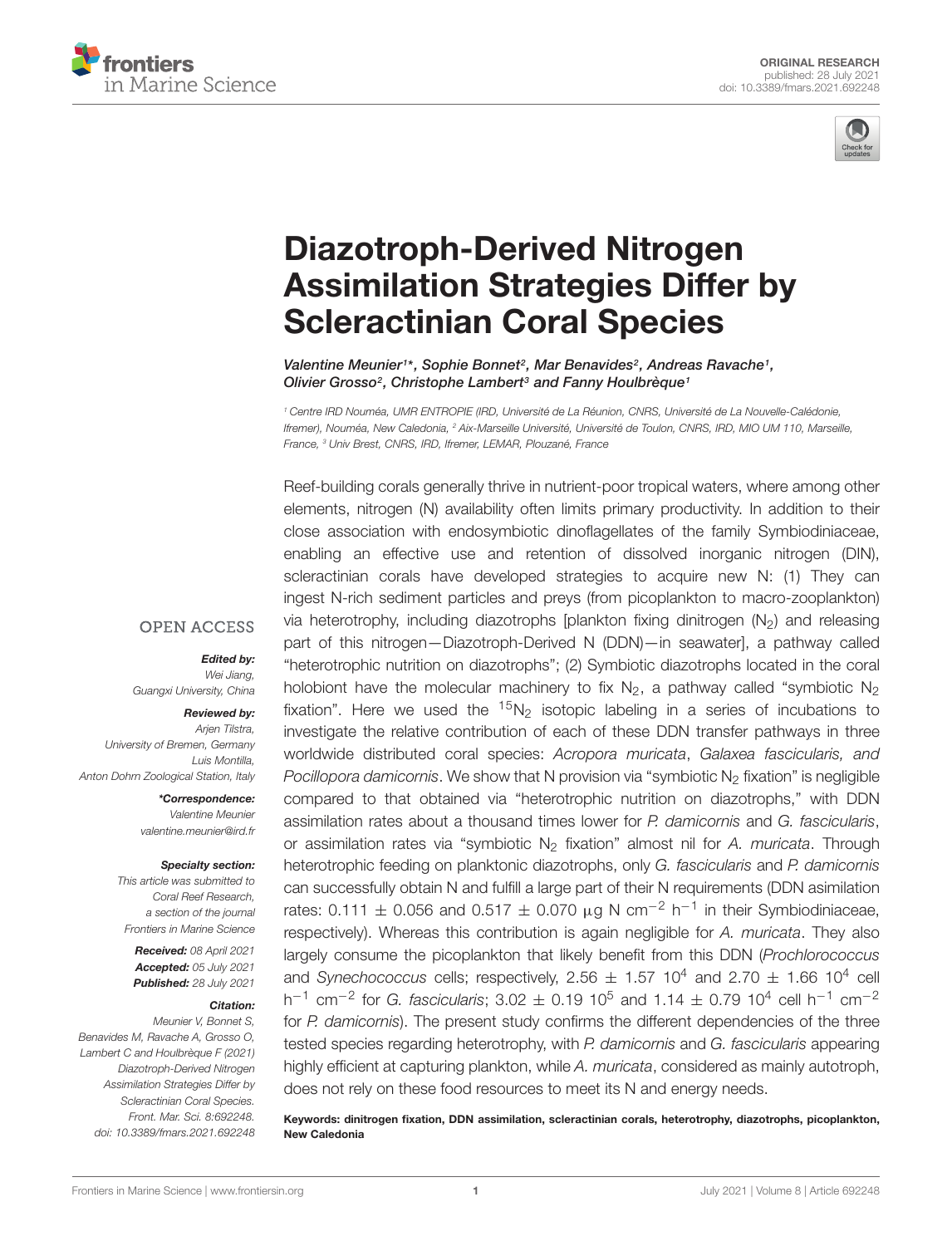#### INTRODUCTION

Reef-building corals generally thrive in nutrient-poor tropical waters, where among others, nitrogen (N) availability often limits primary production (Howarth, 1988). The highly efficient uptake and recycling of nutrients by corals can explain this paradox (Wild et al., 2004; De Goeij et al., 2013). The close association between the coral animal host and its endosymbiotic dinoflagellate of the family Symbiodiniaceae (LaJeunesse et al., 2018) enables an effective use and retention of nutrients and photosynthates (Muscatine and Porter, 1977). Together with their algal symbionts, corals are associated with a variety of other microorganisms, including viruses, protists, Bacteria, Archaea and fungi, an assemblage termed the coral holobiont (Rohwer et al., 2002; Bourne et al., 2016; van Oppen and Blackall, 2019), which also participate in nutrient supply and recycling (e.g., Rosenberg et al., 2007; Rädecker et al., 2015). Among nutrients, N is an essential element of many fundamental molecules of living organisms such as nucleic acids (DNA, RNA) and amino acids (proteins, enzymes) and represents an essential basis for all organic activity. Scleractinian corals developed strategies to acquire new N via different pathways (Goreau et al., 1971; Rädecker et al., 2015). First, algal symbionts efficiently take up dissolved inorganic N (DIN) from surrounding waters and translocate it to coral tissues (Falkowski et al., 1993). Corals can also assimilate dissolved organic N compounds (DON), such as urea and amino acids from the environment (Muscatine, 1990; Mills et al., 2004). Then, the animal host can ingest N-rich sediment particles and prey via heterotrophy (Houlbreque, 2004; Mills and Sebens, 2004). It is well known that corals feed on mesozooplankton (200  $\mu$ m<sup>-2</sup> cm; which they catch by using their tentacles (Sebens et al., 1996; Ferrier-Pagès et al., 2003; Houlbreque, 2004; Goldberg, 2018), but are also able to trap pico- and nanophytoplankton (0.2  $\mu$ m–20  $\mu$ m; Houlbreque, 2004; Tremblay et al., 2012; Goldberg, 2018; Sangmanee et al., 2020). Pico- and nanophytoplankton supplies a substantial proportion of the metabolic requirements of most scleractinian corals (Goldberg, 2018; Sangmanee et al., 2020) and represents a continuous available source of food in the reefs (Tremblay et al., 2012). Among plankton, diazotrophs (dinitrogen (N2) fixing prokaryotes), are particularly abundant in coral lagoon waters (Turk-Kubo et al., 2015; Messer et al., 2017; Saulia et al., 2020), and heterotrophic nutrition on diazotrophs represent a potential source of N for corals (Benavides et al., 2016; Meunier et al., 2019). This plankton fixes  $N_2$  (Tilstra et al., 2018) transform it into a bioavailable N form  $(NH_4^+)$ , and releases part of the recently fixed N (Diazotroph-Derived N, DDN) in seawater, providing available N for the development of the planktonic food web (Berthelot et al., 2016; Bonnet et al., 2016). Hence, when corals feed on plankton, it can ingest both planktonic diazotrophs, but also plankton that developed on DDN from planktonic diazotrophs (for simplicity, this pathway will be called hereafter "heterotrophic nutrition on diazotrophs"). Finally, symbiotic diazotrophs located in the coral tissue, coral mucus layer and skeleton, have the molecular machinery to fix  $N_2$  (Lema et al., 2012; Bednarz et al., 2019) and this pathway has been evidenced as a N source in several

corals species (Santos et al., 2014; Cardini et al., 2015; Tilstra et al., 2019). While recent works have shown that N acquisition through symbiotic  $N_2$  fixation greatly varies in relation to environmental factors, species, but also corals' metabolic status (Rädecker et al., 2015; Bednarz et al., 2017; Benavides et al., 2017; Lesser et al., 2018, 2019), heterotrophic nutrition on diazotrophs has only been demonstrated for one coral species, Stylophora pistillata in Benavides et al. (2016) and Meunier et al.  $(2019)$ .

The general aim of the present study was to determine how DDN acquisition through symbiotic  $N_2$  fixation and heterotrophic nutrition on planktonic diazotrophs vary according to coral species. We used the  ${}^{15}N_2$  isotopic labeling in a series of incubation experiments to investigate the relative contribution of each DDN transfer pathway in three coral species: Acropora muricata, Galaxea fascicularis and Pocillopora damicornis. Widely distributed around the world, these three species have a different heterotrophic capacity. While the genus Acropora has always been considered largely autotrophic (Conti-Jerpe et al., 2020), Galaxea and Pocillopora are conversely considered with higher heterotrophic capacities (Wijgerde et al., 2011; Toh et al., 2013; Conti-Jerpe et al., 2020; Lyndby et al., 2020).

#### MATERIALS AND METHODS

#### Study Site and Coral Collection

The study was performed in March 2019 (austral summer). The three coral species tested (Acropora muricata, Galaxea fascicularis, and Pocillopora damicornis) differ in the size of their polyps. A total of 20 apexes (5 cm long) of each the coral species were collected between 3 and 5 m depth at the Crouy reef, New Caledonia (22°15,883"S; 166°19,658"E, sampling license issued by the "Province Sud," Government of New Caledonia). Coral fragments were transported in individual zip-lock bags to the Aquarium Des Lagons (Nouméa) in a cooler containing freshly collected seawater. Fragments were allowed to recover prior to the start of the incubations, for 24 h in a 20 L aquarium supplied with filtered (porosity 40 μm) seawater, renewed at a rate of 16.5 l  $h^{-1}$  and mixed using a submersible pump (Aquarium system, microjet MC 320, Mentor, OH, United States). Seawater was maintained under a constant temperature of 26◦C and coral fragments received a constant irradiance of  $120 \pm 10$  µmol photons m−<sup>2</sup> .s−<sup>1</sup> (photoperiod 12 h: 12 h light: dark) using two Aquablue plus neon bulbs (blue-white, 15.000 K, Giesemann, Germany).

#### Measurement of Symbiotic  $N_2$  Fixation Rates: <sup>15</sup>N<sub>2</sub> Incubation Experiments in Filtered Seawater

We used the  ${}^{15}N_2$ -labeling technique (dissolved  ${}^{15}N_2$  method, Mohr et al., 2010; Grokopf et al., 2012) as described in Meunier et al. (2019), to quantify symbiotic  $N_2$  fixation and the potential transfer of DDN to the Symbiodiniaceae fraction. Ten coral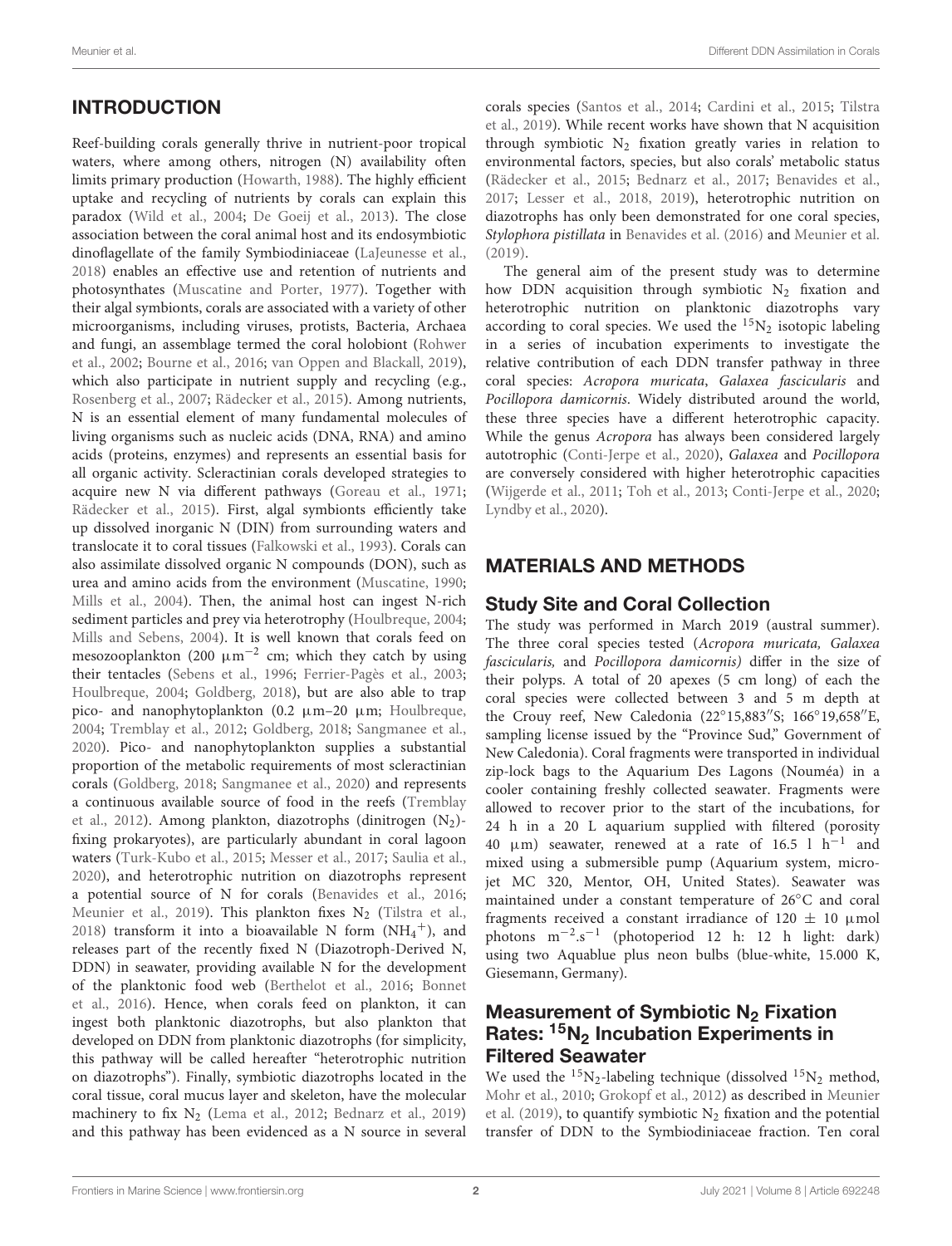fragments from each species were individually incubated for 8 h (from noon to 8 pm, local time) in the dark, into 1 L glass bottles containing  $15N_2$ -enriched 0.2  $\mu$ m-filtered seawater continuously stirred with magnets. The  ${}^{15}N_2$ -enriched seawater was prepared as described in Meunier et al. (2019) and its <sup>15</sup>N isotopic enrichment was measured by MIMS (Membrane Inlet Mass Spectrometry; Kana et al., 1994) after the 8 h of incubation. All beakers were immersed in a water bath to maintain the temperature constant (26.1  $\pm$  0.3<sup>°</sup>C) throughout the experiment.

#### Measurement of Heterotrophic Nutrition on Diazotrophs Diazotrophy—Feeding **Experiments**

In parallel experiments, we quantified the assimilation of DDN via heterotrophic nutrition on diazotrophy in the same three coral species. As described in Meunier et al. (2019), we prelabeled with  $15N_2$ , 5 sets of 4.3 L of seawater containing the natural plankton assemblage (collected at the same site as corals). After 24 h of incubation with  $15N_2$ , this plankton was collected onto 0.4 µm polycarbonate filters, and vortexed in a 50 mL seawater aliquot to resuspend cells. Each concentrated  $^{15}N_2$ enriched natural plankton aliquot was provided to 5 coral fragments per species, each of them being incubated for 8 h, in the dark in separated glass beakers (15 beakers in total  $+$  controls, see below), continuously stirred with magnets. The natural plankton assemblage was collected at the same site as corals, thus planktonic concentration in the beakers is comparable to natural plankton densities of the sampling site. Three additional control beakers (without corals) were also incubated to quantify pico- and nanoplankton abundance fluctuations in the absence of coral predation (internal grazing, natural cell growth and/or cell death) at the beginning and at the end of the incubations. Incubations were carried out in the dark in order to maximize heterotrophy as, on the reef, coral feeding is exacerbated at night (with polyps more deployed and prey more available) (reviewed by Houlbrèque and Ferrier-Pagès, 2009).

Triplicate aliquots of the  $15N$ -labeled plankton given to corals were also kept for further IRMS analyses to measure the  $^{15}N_2$ enrichment of plankton. Triplicate seawater samples were also collected from each beaker at the beginning and the end of the incubation period for further flow cytometry analyses. Samples were fixed with paraformaldehyde (final concentration of 0.1%) for 30 min at room temperature in the dark, then stored at –80◦C. Prochlorococcus sp.  $(0.6 \mu m)$ , Synechococcus sp.  $(1-2 \mu m)$ , picoeukaryotes and heterotrophic bacteria abundance were analysed with a FACSVerse Flow Cytometer (Becton Dickinson, CA, United States) as described in Meunier et al. (2019), to quantify the respective ingestion rates by each coral species. Heterotrophic bacteria were detected by diluting the medium 10 fold with filtered seawater (0.2  $\mu$ m) and staining with SYBR® Green I (DNA). For Prochlorococcus sp., Synechococcus sp., and picoeukaryotes abundances, quantification was done according to the level of red fluorescence corresponding to Chlorophyll a content, and orange fluorescence representative of pigment contents such as phycoerythrin (especially to discriminate between Synechococcus sp. and other pico- and nanoplankton) and also by size-sorting using  $1 \mu m$  green calibration beads (Marie et al., 1997, 1999).

#### Sample Preparation

At the end of the incubation, corals were rinsed six times with filtered seawater to remove cells potentially adhered to the coral surface (Houlbrèque et al., 2003), transferred to ziplock bags and stored at –20◦C until analysis. The coral tissue was removed from the skeleton using an air-pick and 20 mL of 0.45 µm filtered seawater and homogenized with a Potter tissue grinder (Rodolfo-Metalpa et al., 2010). Algal symbionts and tissue fractions were separated by centrifugation (Houlbrèque et al., 2003). The pellets containing algal symbionts were dried and ground. Coral tissue solutions were filtered (15 mL) on pre-combusted GF/F filters under low pressure. The filters and the algal symbionts crushed were encapsulated in tin cups for <sup>15</sup>N analyses using an elemental analyzer coupled to an isotopic ratio mass spectrometer (EA-IRMS, Integra CN, SerConLtd, Cheshire, United Kingdom). The coral tissue fraction was filtered onto GF/F filters that were also analyzed by EA-IRMS. 10 mL subsample was taken from each homogenate and processed for algal symbionts density and total chlorophyll concentrations (see below). N assimilation rates into coral tissue and algal symbionts were calculated as described in Benavides et al. (2016).

#### Ingestion Rates of Pico- and Nanoplankton

Ingestion rates were assessed by means of the clearance rate, according to previous studies on corals (Houlbrèque et al., 2004; Tremblay et al., 2012), and calculated using the equations of Ribes et al. (1998), which take into account the natural growth and death of the prey during incubations. Ingestion rates were expressed as the number of prey organisms ingested and normalized to the skeletal surface area ( $\text{cm}^2$ ). Carbon (C) and N content of ingested preys were estimated using conversion factors from the available literature (summarized in **Table 1**).

## Coral Skeletal Surface Area Normalization

Picoplankton ingestion rates were standardized per skeletal surface area ( $\text{cm}^2$ ), estimated using the paraffin wax-dipping method (Stimson and Kinzie, 1991; Naumann et al., 2009).

## Statistical Analyses

All tests were performed using R version 3.6.1 within RStudio (Version 1.1.456, 2018). Given the small sample size, nonparametric Kruskal-Wallis tests were first used to test for significant differences in algal symbionts densities, total chlorophyll content and picoplankton ingestion rates between species. When significant differences were found, Wilcoxon-Mann-Whitney tests were performed to test for pairwise differences between each species (**Table 2**). To look for potential differences in DDN assimilation rates by coral species, DDN transfer pathways and compartments, three-way ANOVAs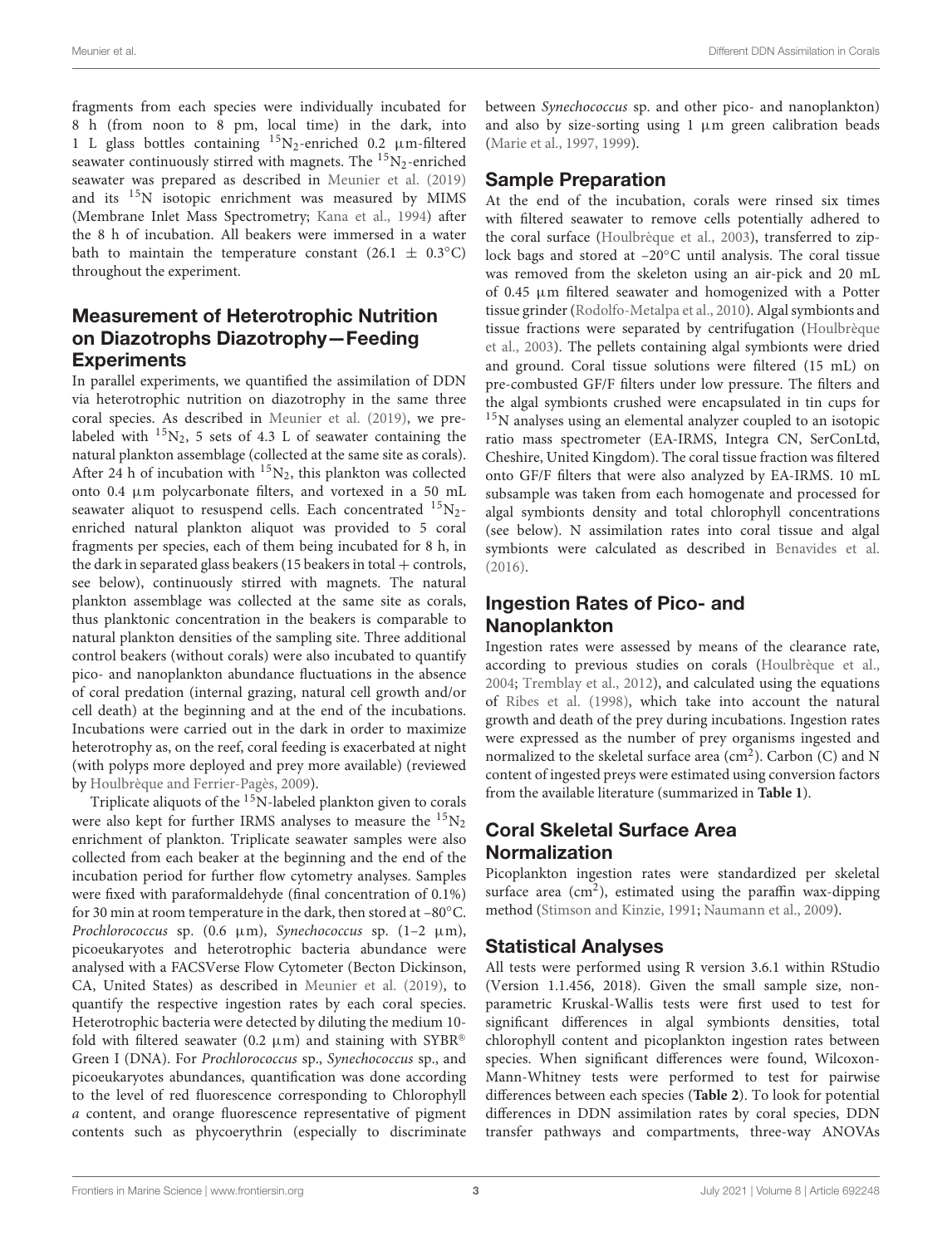TABLE 1 | Carbon and nitrogen cell content (ng cell<sup>-1</sup>) and related N assimilation rates (µg cm<sup>-2</sup> h<sup>-1</sup>) calculated for Prochlorococcus, Synechococcus using literature conversion factors and the results of the present study (mean  $\pm$  SE).

| DDN transfer pathway: 'symbiotic N <sub>2</sub> fixation'      |                              |                         |                                                           |
|----------------------------------------------------------------|------------------------------|-------------------------|-----------------------------------------------------------|
|                                                                | C (ng C cell <sup>-1</sup> ) | <b>References</b>       | C assimilation (ng C cm <sup>-2</sup> h <sup>-1</sup> )   |
| Galaxea fascicularis                                           |                              |                         |                                                           |
| Prochlorococcus sp.                                            | $3.6 10^{-5(a)}$             | Buitenhuis et al., 2012 | $9.204 \pm 5.650$ 10 <sup>-1</sup>                        |
| Synechococcus sp.                                              | $2.510^{-4(a)}$              | Buitenhuis et al., 2012 | $6.749 \pm 4.153$                                         |
| Pocillopora damicornis                                         |                              |                         |                                                           |
| Prochlorococcus sp.                                            | $3.610^{-5(a)}$              | Buitenhuis et al., 2012 | $10.859 \pm 0.689$                                        |
| Synechococcus sp.                                              | $2.510^{-4(a)}$              | Buitenhuis et al., 2012 | $2.842 \pm 1.974$                                         |
|                                                                | N (ng N cell <sup>-1</sup> ) | <b>References</b>       | N assimilation (ng C cm <sup>-2</sup> h <sup>-1</sup> )   |
| Galaxea fascicularis                                           |                              |                         |                                                           |
| Prochlorococcus sp.                                            | $9.6 \pm 0.910^{-6(b)}$      | Bertilsson et al., 2003 | $0.245 \pm 0.151$                                         |
| Synechococcus sp.                                              | $3.7910^{-5(c)}$             | Redfield, 1958          | $0.540 \pm 0.332$                                         |
| Pocillopora damicornis                                         |                              |                         |                                                           |
| Prochlorococcus sp.                                            | $9.6 \pm 0.910^{-6(b)}$      | Bertilsson et al., 2003 | $2.896 \pm 0.184$                                         |
| Synechococcus sp.                                              | $3.7910^{-5(c)}$             | Redfield, 1958          | $0.227 \pm 0.158$                                         |
| DDN transfer pathway: "heterotrophic nutrition on diazotrophs" |                              |                         | DDN assimilation (ng N cm <sup>-2</sup> h <sup>-1</sup> ) |
| Galaxea fascicularis                                           |                              |                         |                                                           |
| Tissue: Symbiodiniaceae                                        |                              |                         | $1.727 \pm 0.124$                                         |
| Pocillopora damicornis                                         |                              |                         |                                                           |
| Tissue: Symbiodiniaceae                                        |                              |                         | $0.316 \pm 0.021$                                         |
| Total N (ng N cm <sup>-2</sup> h <sup>-1</sup> )               |                              |                         |                                                           |
| Galaxea fascicularis                                           |                              |                         | 2.512                                                     |
| Pocillopora damicornis                                         |                              |                         | 3.439                                                     |

(a)Average, direct, from cultures.

 $^{(b)}$ In axenic cultures (Prochlorococcus MED4) in P-limited conditions (mean  $\pm$  SD).

(c)According to the Redfield ratio.

including interactions were conducted. When the ANOVA determined a significant difference, a Tukey's honest significant difference test (HSD) was used to test for pairwise differences while taking into account the interactions between the different variables (**Table 3**). Given the very large discrepancy in measured values of assimilation rates between the two DDN transfer pathways, a separated two-way ANOVA was used to test the effect of coral species, compartments and DDN assimilation rates on the "symbiotic N<sup>2</sup> fixation" pathway values alone (**Table 4**). The ggplot2 package (Wickham, 2008) was used to create the box plot figures. Throughout the manuscript, values given are expressed as mean  $\pm$  SE. Statistical significance was accepted at  $P < 0.05$ .

#### RESULTS

#### Nitrogen Assimilation Through the Activity of Symbiotic Diazotrophs

In all three coral species incubated with  ${}^{15}N_2$ -enriched seawater, the <sup>15</sup>N enrichment in both compartments (coral tissue and algal symbionts) at the end of the incubation period was higher relative to those at  $T_0$ . A. muricata presented the lowest  $^{15}N_2$ assimilation rates in both coral tissue and symbionts, with no significant differences between both (2.463  $\pm$  0.406 10<sup>-5</sup> and 1.758 ± 0.897  $10^{-5}$  µg N cm<sup>-2</sup> h<sup>-1</sup>, respectively, two-way ANOVA, diff  $\leq 0.001$ , adj. *p*-value = 1, **Table 4**). The highest assimilation rates were detected in P. damicornis symbionts (3.158 ± 0.207  $10^{-4}$  µg N cm<sup>-2</sup> h<sup>-1</sup>) compared to those in tissue, for which assimilation rates were below the detection levels. In G. fascicularis, assimilation rates were similar between tissue and symbionts (1.256  $\pm$  0.575 10<sup>-4</sup> and 7.222  $\pm$  2.634 10<sup>-5</sup> µg  $\overline{N}$  cm<sup>-2</sup> h<sup>-1</sup>, respectively; two-way ANOVA, diff ≤ 0.001, adj.  $p$ -value = 1, **Table 4**). DDN assimilation rates were significantly higher in algal symbionts than in the tissue for P. damicornis (two-way ANOVA, diff = + 0.0003, adj. p-value < 0.001, **Table 4**), and assimilation was greater in P. damicornis algal symbionts compared to G. fascicularis and A. muricata algal symbionts

TABLE 2 | Summary of statistical analyses performed with the non-parametric test Mann-Whitney-Wilcoxon test for picoplankton ingestion rates between coral species.

| <b>Coral species</b>              | <b>Mann-Whitney-Wilcoxon test</b> |         |  |
|-----------------------------------|-----------------------------------|---------|--|
| Parameter                         | w                                 | p-value |  |
| Ingestion rates - G. fascicularis |                                   |         |  |
| Prochlorococcus: Synechococcus    | 11.5                              | 0.91    |  |
| Prochlorococcus: Picoeukayotes    | 14.5                              | 0.72    |  |
| Synechococcus: Picoeukayotes      | 14.5                              | 0.72    |  |
| Ingestion rates-P. damicornis     |                                   |         |  |
| Prochlorococcus: Synechococcus    | 25                                | 0.01    |  |
| Prochlorococcus: Picoeukayotes    | 25                                | 0.00    |  |
| Synechococcus: Picoeukayotes      | 19                                | 0.16    |  |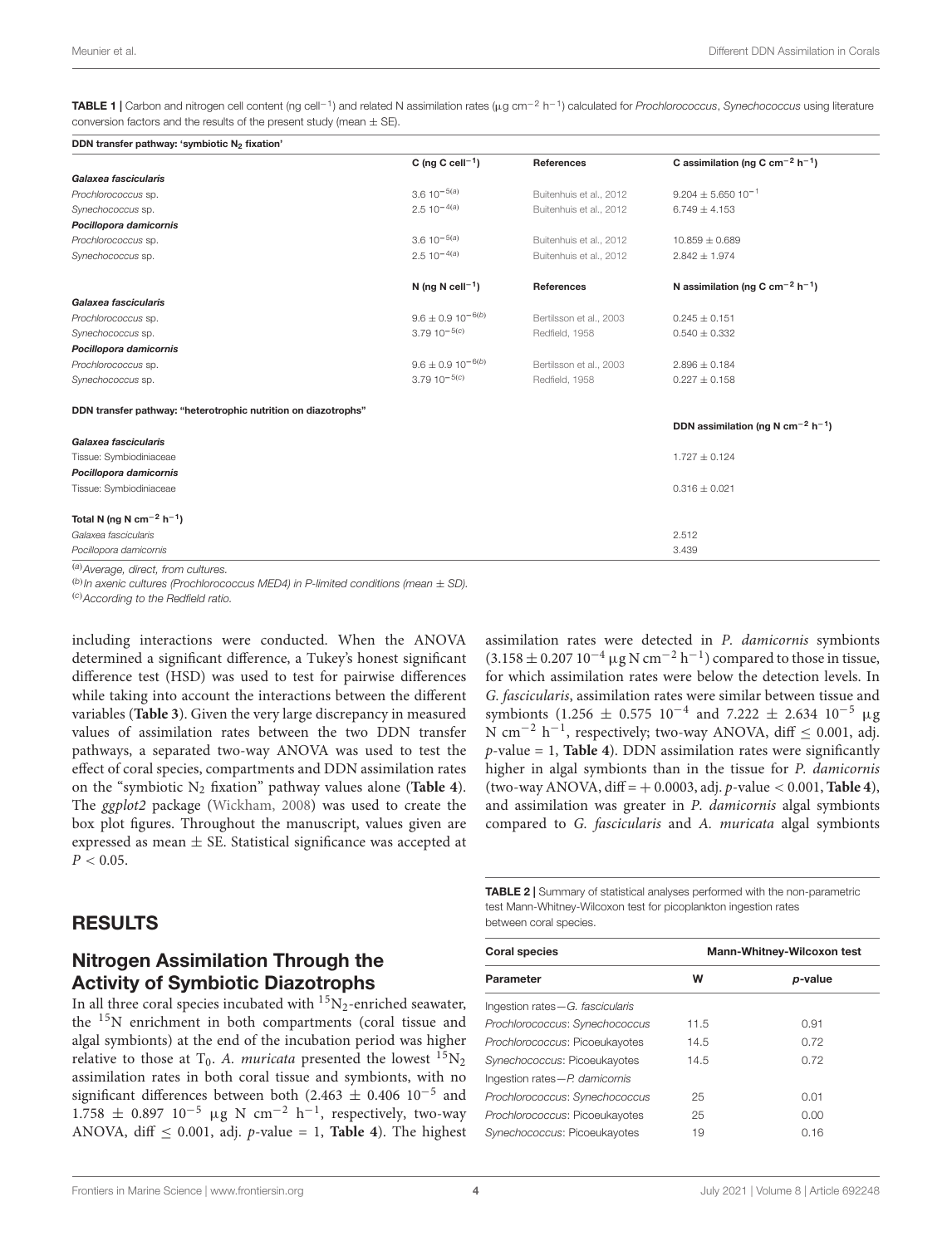| <b>Source</b>                                     | Degrees of freedom | F-value | p-value |  |
|---------------------------------------------------|--------------------|---------|---------|--|
| Coral species                                     | 2                  | 26.41   | < 0.001 |  |
| DDN transfer pathway                              |                    | 112.09  | < 0.001 |  |
| Compartments                                      |                    | 49.97   | < 0.001 |  |
| Coral species: DDN transfer pathway               | 2                  | 52.82   | < 0.001 |  |
| Coral species: compartments                       | 2                  | 31.09   | < 0.001 |  |
| DDN transfer pathway: compartments                |                    | 93.72   | < 0.001 |  |
| Coral species: DDN transfer pathway: compartments | 2                  | 62.62   | < 0.001 |  |
|                                                   |                    |         |         |  |

TABLE 3 | Results of a three-way factorial ANOVA with coral species, compartments and DDN transfer pathway as explanatory variables on the dependent variable: DDN assimilation rates.

(two-way ANOVA, diff =  $+$  0.0002, ajd. p-value < 0.001 and  $diff = +0.0003$ , ajd. *p*-value < 0.001, respectively, **Figure 1A**).

#### Nitrogen Assimilation Through the Heterotrophic Nutrition on Diazotrophs

Very low DDN assimilation rates through heterotrophic nutrition on diazotrophs were measured within A. muricata tissue (0.028  $\pm$  0.008 µg N cm<sup>-2</sup> h<sup>-1</sup>) and no assimilation was detected in their algal symbionts. There was no significant difference between both compartments in A. muricata (twoway ANOVA, diff = –0.003, adj. p-value = 0.99, **Table 4**). G. fascicularis and P. damicornis DDN assimilation rates were significantly higher in the symbionts compared to the tissue (two-way ANOVA, diff  $= +0.1$ , adj. p-value  $= 0.014$  and diff = + 0.5, adj. p-value < 0.001, respectively, **Table 4**). The highest DDN assimilation rates were detected in the algal symbionts of *P. damicornis* (0.517  $\pm$  0.070 µg N cm<sup>-2</sup> h<sup>-1</sup>), for which no assimilation was measured in the tissue. Among the three species tested, assimilation rates in P. damicornis algal symbionts were the highest, 4.6-fold and 5-fold greater than in the same compartments for G. fascicularis (0.111  $\pm$  0.056 µg N  $\text{cm}^{-2}$  h<sup>-1</sup>; two-way ANOVA, diff: + 0.4, ajd. p-value < 0.001), and A. muricata, respectively (two-way ANOVA, diff  $= +0.2$ , adj.  $p$ -value  $\leq 0.001$ ; **Figure 1B**).

#### Ingestion Rates of Picoplankton

In the control beakers without coral colonies, cell concentrations across all plankton groups remained stable or decreased except for bacteria that increased slightly. Synechococcus and Prochlorococcus were the most abundant organisms in the incubation media at the beginning of the experiment  $(5.10 \pm 0.39 \, 10^4 \text{ and } 8.37 \pm 0.90 \, 10^4 \text{ cell } \text{mL}^{-1}$ , respectively) compared to other pico- and nanoplankton taxa  $(3.10 \pm 0.48)$ 10<sup>3</sup> cell mL−<sup>1</sup> ). In the beakers containing coral colonies of P. damicornis and G. fascicularis, the populations of Prochlorococcus and Synechococcus decreased but not those of picoplankton and bacteria (**Supplementary Figure 1**). Prey increase in beakers containing A. muricata colonies, thus the calculated ingestion rates were negligible (**Supplementary Figure 1**). Hence, **Figure 1C** represents only the ingestion rates of Prochlorococcus and Synechococcus by G. fascicularis and P. damicornis. Prochlorococcus decreased by 72% in beakers containing P. damicornis and was the most significantly ingested prey (3.02  $\pm$  0.19 10<sup>5</sup> cell h<sup>-1</sup> cm<sup>-2</sup>; Mann-Whitney-Wilcoxon

test;  $p = 0.01$ , **Table 2**). *G. fascicularis* actively and equally fed on Prochlorococcus and Synechococcus, with no significant differences between the ingestion rates (2.56  $\pm$  1.57 10<sup>4</sup> and 2.70 ± 1.66 10<sup>4</sup> cell h<sup>-1</sup> cm<sup>-2</sup>; Mann-Whitney-Wilcoxon test; *p* = 0.9, **Table 2**). Synechococcus decreased by 24 and 43% in beakers containing the coral colonies of P. damicornis and G. fascicularis, respectively. The corresponding calculated ingestion rates were 1.14 ± 0.79 10<sup>4</sup> and 2.70 ± 1.66 10<sup>4</sup> cell h<sup>-1</sup> cm<sup>-2</sup>, respectively.

#### **DISCUSSION**

By simultaneously quantifying the DDN assimilation rates in three coral species through heterotrophic nutrition on planktonic diazotrophs and symbiotic  $N_2$  fixation, this study allows a quantification of the relative contribution of each of these pathways, as well as the distribution of the DDN between two coral compartments (tissue and symbionts). In both P. damicornis and G. fascicularis, N assimilation rates through heterotrophy on planktonic diazotrophs were found to be a thousand times higher than those obtained via symbiotic diazotrophs. The high assimilation rates obtained here for two species, as well as those previously obtained for S. pistillata using the same methodology (Benavides et al.,

TABLE 4 | Results of a two-way factorial ANOVA testing the effect of coral species, compartments and DDN assimilation rates on the DDN transfer pathway.

| DDN transfer pathway: "symbiotic N <sub>2</sub> fixation"      |             |              |  |  |
|----------------------------------------------------------------|-------------|--------------|--|--|
| Source                                                         | <b>Diff</b> | adj. p-value |  |  |
| Acropora muricata                                              |             |              |  |  |
| Tissue: Symbiodiniaceae                                        | < 0.001     | 1            |  |  |
| Galaxea fascicularis                                           |             |              |  |  |
| Tissue: Symbiodiniaceae                                        | < 0.001     | 1            |  |  |
| Pocillopora damicornis                                         |             |              |  |  |
| Tissue: Symbiodiniaceae                                        | $+0.0003$   | < 0.001      |  |  |
| DDN transfer pathway: "heterotrophic nutrition on diazotrophs" |             |              |  |  |
| Acropora muricata                                              |             |              |  |  |
| Tissue: Symbiodiniaceae                                        | $-0.003$    | 0.99         |  |  |
| Galaxea fascicularis                                           |             |              |  |  |
| Tissue: Symbiodiniaceae                                        | $+0.1$      | 0.014        |  |  |
| Pocillopora damicornis                                         |             |              |  |  |
| Tissue: Symbiodiniaceae                                        | $+0.5$      | < 0.001      |  |  |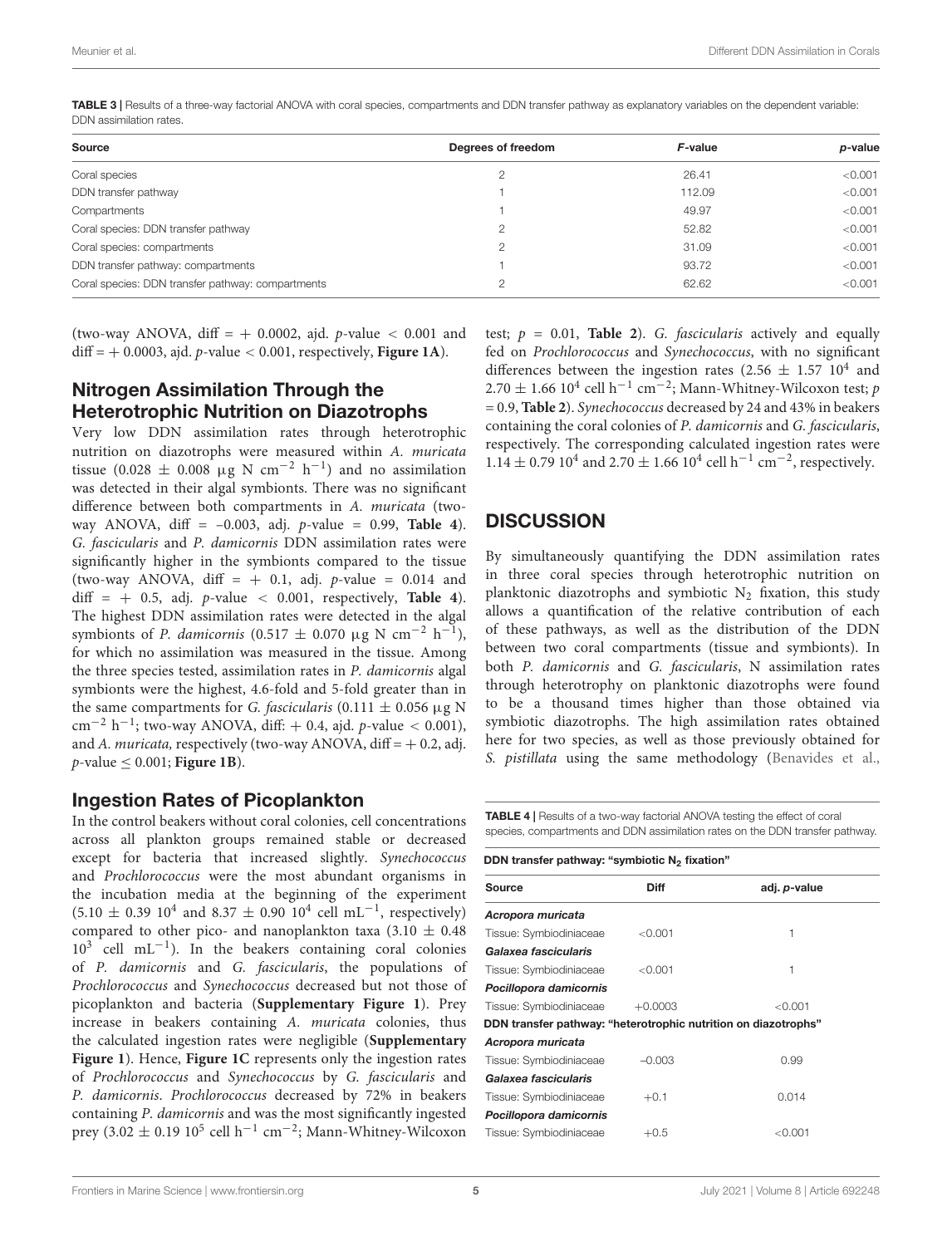2016; Meunier et al., 2019), demonstrate for the first time that N assimilation originating from natural plankton fixing  $N_2$  or plankton that developed on diazotrophy, seems to be widespread among scleractinian corals. The present study shows that corals with higher heterotrophic capacities compared to Acropora, are capable of directly consuming plankton that developed on  $N_2$ fixation. Although we did not measure the grazing of diazotrophs per se, we can hypothesize that these planktonic organisms are both diazotrophs, that are abundant in the New Caledonian lagoon (Turk-Kubo et al., 2015; Bonnet et al., 2016), but also picoplankton that is well known to benefit from this DDN in the New Caledonian lagoon (Prochlorococcus and Synechococcus cells; Berthelot et al., 2016; Bonnet et al., 2016).

#### DDN Assimilation From Planktonic **Diazotrophs**

Colonies of A. muricata, considered to be mainly autotrophic, assimilated very little N through planktonic diazotrophs, whereas the two species G. fascicularis and P. damicornis greatly benefited from this N source by assimilating, respectively, two or four times more DDN through this pathway, compared to A. muricata. After 8 h of incubation in the dark, in G. fascicularis and P. damicornis, the totality of the assimilated DDN through planktonic diazotroph predation occurred within the algal symbionts compartment. DDN assimilation rates from planktonic diazotrophy measured in G. fascicularis  $(0.11 \pm 0.05 \,\mu$ g N cm<sup>-2</sup> h<sup>-1</sup>) and *P. damicornis* (0.517 ± 0.07 μg N cm<sup>-2</sup> h<sup>-1</sup>) symbionts are in the same range as those previously measured using the same methodology within S. pistillata after 4 h of incubation also in the dark  $(0.76 \pm 0.15 \mu g N)$ cm−<sup>2</sup> h −1 ) (Benavides et al., 2016). DDN assimilation rates in P. damicornis (belonging to the same family, i.e., Pocilloporidae, as S. pistillata) after 8 h of incubation are, however, slightly lower than those of S. pistillata. This suggests that either:  $(i)$  S. pistillata colonies exploit more planktonic diazotrophs as a source of N; (ii) a longer incubation (8 h instead of 4 h for S. pistillata) means that more N was transferred from the symbionts to the other coral compartments; or (iii) the planktonic community used at the time of the experiment (more or less abundant, with varying degree of  $N_2$  fixation activity according to the incubation conditions) influence the DDN transfer to the corals. Regardless, the capacity of DDN assimilation through planktonic diazotrophs in corals from Pocilloporidae family (P. damicornis and S. pistillata) are twice the one of G. fascicularis.

#### DDN Contribution to Coral Nitrogen Daily Needs

N budgets within the coral holobiont remained so far poorly resolved (sensu Fiore et al., 2010; Pernice et al., 2012; Rädecker et al., 2015). Our results indicate for the first time that G. fascicularis and P. damicornis fulfilled a large part of their N requirements through heterotrophic feeding on planktonic diazotrophs or plankton which has benefited from diazotrophy. For example, in colonies of S. pistillata, the dissolved inorganic N uptake rates (NH<sub>4</sub><sup>+</sup> and NO<sub>3</sub><sup>-</sup> at *in situ* concentrations) are at least 2 ng N cm<sup>-2</sup> h<sup>-1</sup> (Grover et al., 2002, 2003). For

the plankton density tested, we estimate that the amount of N coming from planktonic diazotrophy for G. fascicularis and P. damicornis (2.51 and 3.44 ng N cm<sup>-2</sup> h<sup>-1</sup>, respectively) would therefore be almost equivalent to the N contribution through inorganic N uptake.

#### Picoplankton Ingestion Rates

Consistent with <sup>15</sup>N data, the higher heterotrophy degree of P. damicornis and G. fascicularis is confirmed by the plankton consumption rates. While no ingestion was observed for A. muricata, both G. fascicularis and P. damicornis showed uptake rates ranging from 0.06 to 3.0  $10^5$  cell h<sup>-1</sup> cm<sup>-2</sup>. Both species did not ingest bacteria or picoeukaryotes but consumed significant numbers of picocyanobacteria: Synechococcus sp. and Prochlorococcus sp. Our study, focusing only on picoplankton grazing is difficult to compare with previous work interested in pico-nanoplankton as a whole, but ingestion rates of Prochlorococcus and Synechococcus measured here in P. damicornis and G. fascicularis are well within the range of cyanobacteria concentrations ingested by S. pistillata, G. fascicularis, Montipora digitata, and Porites lutea (Houlbrèque et al., 2004; Tremblay et al., 2012; Sangmanee et al., 2020) in dark conditions also. According to **Table 1**, Prochlorococcus and Synechococcus ingestion supplied P. damicornis with 3.12 ng N  $\rm cm^{-2}$  h<sup>-1</sup>, which is 4 times higher than for *G. fascicularis* (0.78) ng N cm<sup>-2</sup> h<sup>-1</sup>). While for P. damicornis, Prochlorococcus was quantitatively the major prey ingested, as already demonstrated in previous studies for S. pistillata (Benavides et al., 2016; Meunier et al., 2019), G. fascicularis consumed both Prochlorococcus and Synechococcus. McNally et al. (2017) had been the first to highlight a selective grazing on specific picoplankton taxa (Synechococcus) by Porites astreoides. These observed differences in coral species diet highlight that corals may have selective prey acquisition strategies. Sizes of Synechococcus and Prochlorococcus being comparable, the mechanisms at the origin of this selection remains to be elucidated.

#### Estimating the DDN Assimilation Through Symbiotic Diazotrophs Activity

N provision via endosymbiotic diazotrophs is negligible compared to that obtained via planktonic diazotrophy, with a factor of ∼1,000 between both pathways for P. damicornis and G. fascicularis, and almost no symbiotic  $N_2$  fixation for A. muricata. These low rates (from 1.76  $\pm$  0.90 10<sup>-5</sup> µg N cm<sup>-2</sup> h<sup>-1</sup> to 3.16 ± 0.21 10<sup>-4</sup> µg N cm<sup>-2</sup> h<sup>-1</sup>) are in line with those previously measured in other species (Cardini et al., 2015; Bednarz et al., 2017; Meunier et al., 2019). Using an adapted acetylene  $(C_2H_4)$  reduction technique, Cardini et al. (2015) already measured low symbiotic  $N_2$  fixation in Acropora sp. (from 3.57  $10^{-4}$  µg N cm<sup>-2</sup> h<sup>-1</sup> in winter season to 1.17  $10^{-2}$  µg N cm<sup>-2</sup> h<sup>-1</sup> in summer season). Very low rates have been also obtained for S. pistillata using the dissolved  $15N_2$  isotopic labeling method after 12 h (0.31  $\pm$  0.77 10<sup>-5</sup> ng N cm<sup>-2</sup> h<sup>-1</sup> and  $0.12 \pm 0.14$  ng N cm<sup>-2</sup> h<sup>-1</sup>) (Meunier et al., 2019) and after 72 h (0.97  $\pm$  0.14 ng N cm<sup>-2</sup> h<sup>-1</sup> and 0.39 ± 0.08 ng N cm<sup>-2</sup> h<sup>-1</sup>) (Bednarz et al., 2017) in coral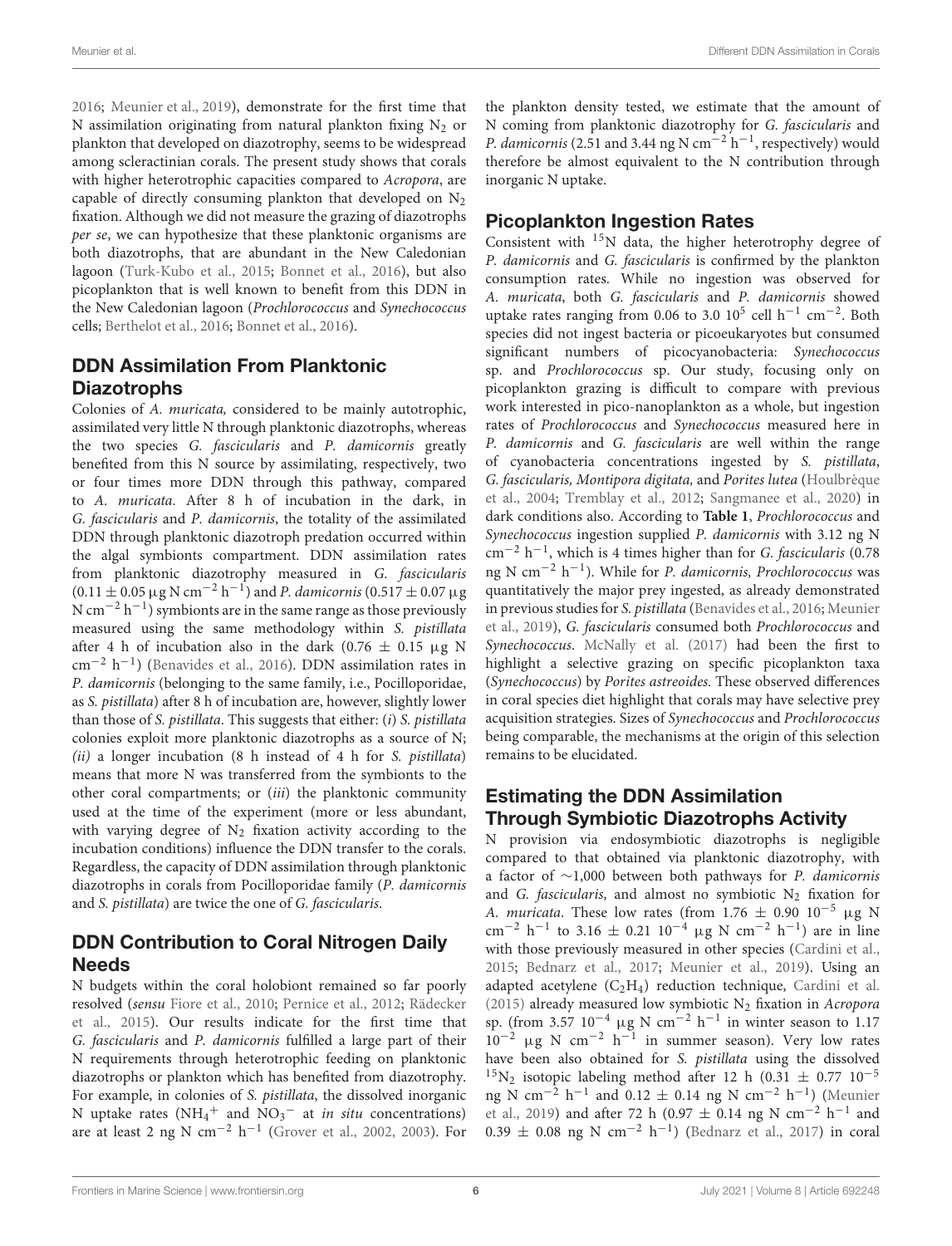

tissue and algal symbionts, respectively. Even if we used the same technique as Bednarz et al. (2017), different  $^{15}N_2$  enrichments of enriched seawater (10 atom% vs. 30 atom% in our study) and different incubation times may have affected both the diazotrophic activity and the transfer of DDN into the different coral compartments, justifying the small differences observed between both studies. Although the assimilation rates through symbiotic  $N_2$  fixation measured in our study are low, they are higher in the predominantly heterotrophic corals, G. fascicularis (Wijgerde et al., 2011; Conti-Jerpe et al., 2020) and P. damicornis (Lewis and Price, 1975; Sebens et al., 1996; Lyndby et al., 2020), compared to the predominantly autotrophic A. muricata (Conti-Jerpe et al., 2020).

These conclusions are the opposite of those outlined by Pogoreutz et al. (2017b), showing higher symbiotic  $N_2$  fixation rates in autotrophic corals than in the heterotrophic ones. However Pogoreutz et al. (2017b) considered P. verrucosa and S. pistillata as autotrophic species while corals from Pocilloporidae family are considered as heterotroph in all studies on coral nutrition, showing in particular a group I feeding strategy (feeding by tentacle capture, Lewis and Price, 1975; Ferrier-Pagès et al., 2003; Houlbrèque et al., 2003, 2004, 2015; Houlbreque, 2004; Lyndby et al., 2020). Results of Pogoreutz et al. (2017b) showed that physiological differences in symbiotic  $N_2$ fixation rates among coral species tested align with relative nifH gene copy. So we can hypothesize that more than the functional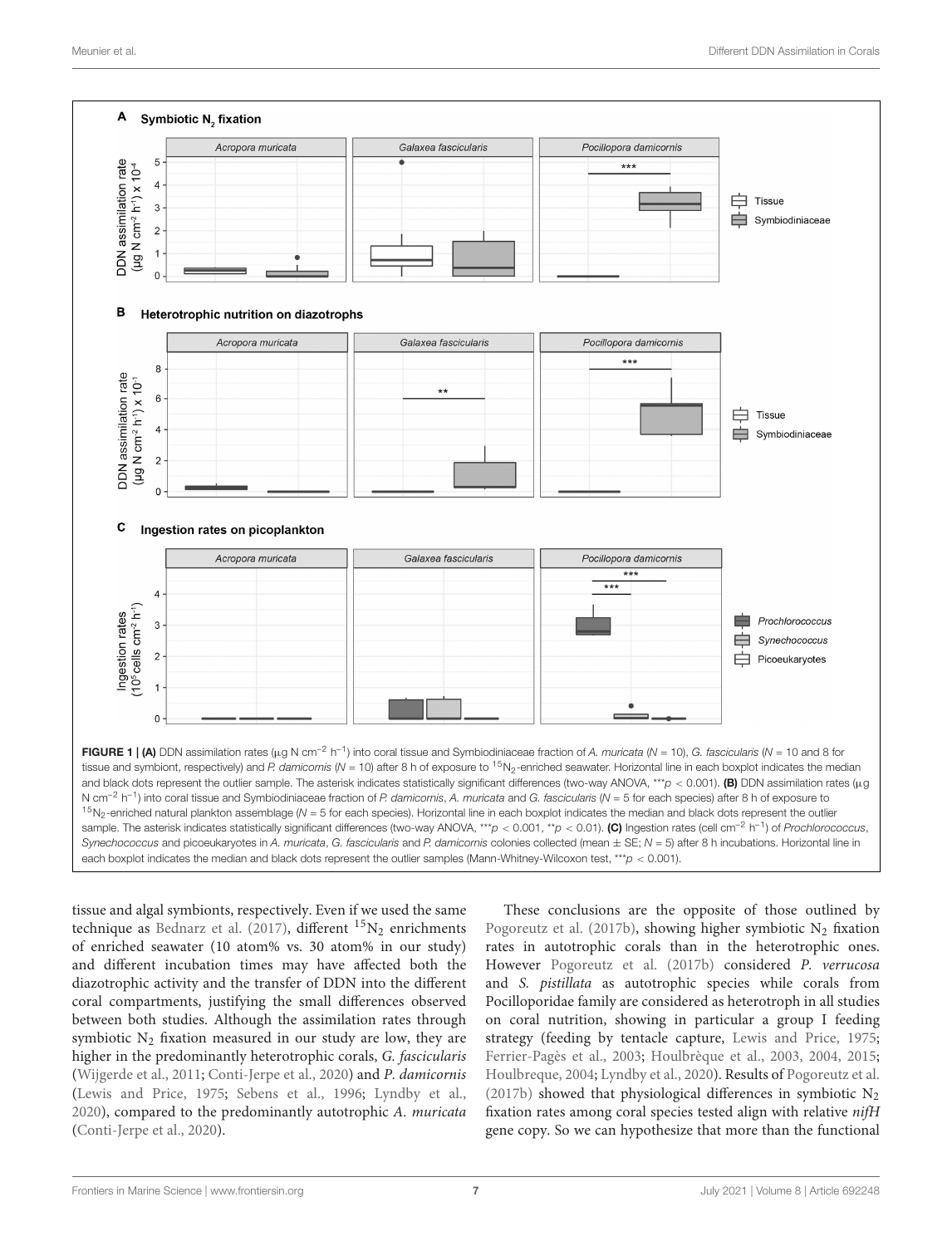group (autotrophic vs. heterotrophic), it is the abundance and the diazotrophic community associated with each species that seems to influence N uptake by symbiotic N<sub>2</sub> fixation. A. muricata and P. damicornis host contrasted communities in the Great Barrier Reef (GBR) (Lema et al., 2012), which might harbor different diazotrophic activity. Thus in our study, differences in the diazotroph community associated with those two species, may explain the observed differences in DDN assimilation via symbiotic  $N_2$  fixation.

It should be noted that in the present study,  $N_2$  fixation rates by symbiotic diazotrophs were obtained at night, and are therefore maybe slightly lower than rates measured during the day. Bednarz et al. (2017, 2018), as well as Tilstra et al. (2019), found that the ecological dependence of corals on diazotrophy might depend on depth, and so on light availability, with a decrease in relative nifH gene copy numbers with increasing depth. This may be linked to reduce photosynthate translocation by Symbiodiniaceae to the coral host, thus decreasing the fueling of the energy-expensive activity of coral-associated diazotrophs (Pogoreutz et al., 2017a). However, no study until now has measured day/night differences in  $N_2$  fixation in corals. Like the rates measured during the day by Cardini et al. (2015), or during day/night cycles by Bednarz et al. (2017),  $N_2$  fixation rates by symbiotic diazotrophs in our three tested species remain low and very negligible compared to what is contributed by diazotrophic plankton. P. damicornis colonies preferentially accumulate N in their symbionts than in their tissue, confirming that symbiotic diazotrophs have a close relationship with algal symbionts which rapidly benefit from the fixed DDN (Lesser et al., 2007; Olson et al., 2009; Pogoreutz et al., 2017b). Unlike P. damicornis, in G. fascicularis, a significant proportion of DDN coming from symbiotic diazotrophs is also found in the tissue compartment.

#### **CONCLUSION**

The present study investigated the patterns of DDN acquisition in three different coral species and allowed us, among other things, to identify whether these patterns changed according to their dependence on heterotrophy. P. damicornis and G. fascicularis appear to be highly efficient at capturing plankton (either diazotrophs and/or picoplankton that developed on diazotrophy), while A. muricata does not rely on these food resources to meet its N and energy needs. As climate change destabilizes symbiosis, thus blocking the main source of energy and nutrients, the heterotrophic ability of corals as an alternative nutrient resource plays an essential role in their survival (e.g., Sebens et al., 1996; Grottoli et al., 2006; Anthony et al., 2009; Tremblay et al., 2016; Conti-Jerpe et al., 2020; Fernandes de Barros Marangoni et al., 2020; Rädecker et al., 2021). From our results, we can expect that coral species such as P. damicornis and G. fascicularis, which are able to meet their N equally by planktonic diazotrophy and dissolved inorganic sources, will be able to maintain their energy reserves to cope with climate change. On the opposite, corals that are mainly autotrophic such as A. muricata may not adapt and survive, as heat stress events will become more frequent and intense. A previous study (Meunier et al., 2019) has demonstrated that bleached colonies of Stylophora pistillata were able to increase their feeding rate precisely on these planktonic diazotrophs but also on Synechococcus cyanobacteria, whose cells are rich in N (Bertilsson et al., 2003; Jacquet et al., 2006). So our study reveals that coral species that highly depend on heterotrophy could, in the event of bleaching, rely not only on the supply of nutrients and energy from meso-macroplankton but also on a major supply of N by planktonic diazotrophs and picoplankton. Taking advantage of the consumption of planktonic diazotrophs or picoplankton that have developed on diazotrophy could be one of the main strategies for coral recovery facing bleaching, as both the activity and geographical distribution of diazotrophs will likely increase with future rising sea surface temperature (Breitbarth et al., 2007; Levitan et al., 2007; Hutchins et al., 2017).

#### DATA AVAILABILITY STATEMENT

The original contributions presented in the study are included in the article/ **Supplementary Material**, further inquiries can be directed to the corresponding author/s.

#### AUTHOR CONTRIBUTIONS

VM, FH, and SB conceived the ideas and designed the methodology. VM and FH performed the experiments and led the writing of the manuscript. OG and CL carried out some of the laboratory analyses. VM and AR performed the statistical analyses. All authors contributed critically to the drafts and gave the final approval for publication.

#### FUNDING

VM was the beneficiary of a Ph.D. grant from LabEx-Corail (MACADAM project). This work was also funded by the EC2CO/BIOEFECT program (TOUCAN project).

## ACKNOWLEDGMENTS

We thank the Race for Water Foundation for allowing us to carry out these experiments on board their vessel and all the crew members for their help. We are especially grateful to A. Tilstra and L. Montilla for critical reading and valuable comments on this manuscript.

## SUPPLEMENTARY MATERIAL

The Supplementary Material for this article can be found online at: [https://www.frontiersin.org/articles/10.3389/fmars.2021.](https://www.frontiersin.org/articles/10.3389/fmars.2021.692248/full#supplementary-material) [692248/full#supplementary-material](https://www.frontiersin.org/articles/10.3389/fmars.2021.692248/full#supplementary-material)

Supplementary Figure 1 | Abundances (cell mL<sup>-1</sup>) of Prochlorococcus, Synechococcus and picoeukaryotes in the beakers containing (A) A. muricata colonies, (B) G. fascicularis colonies and (C) P. damicornis colonies before  $(T_0)$ and after  $(T_f)$  the 8 h incubations.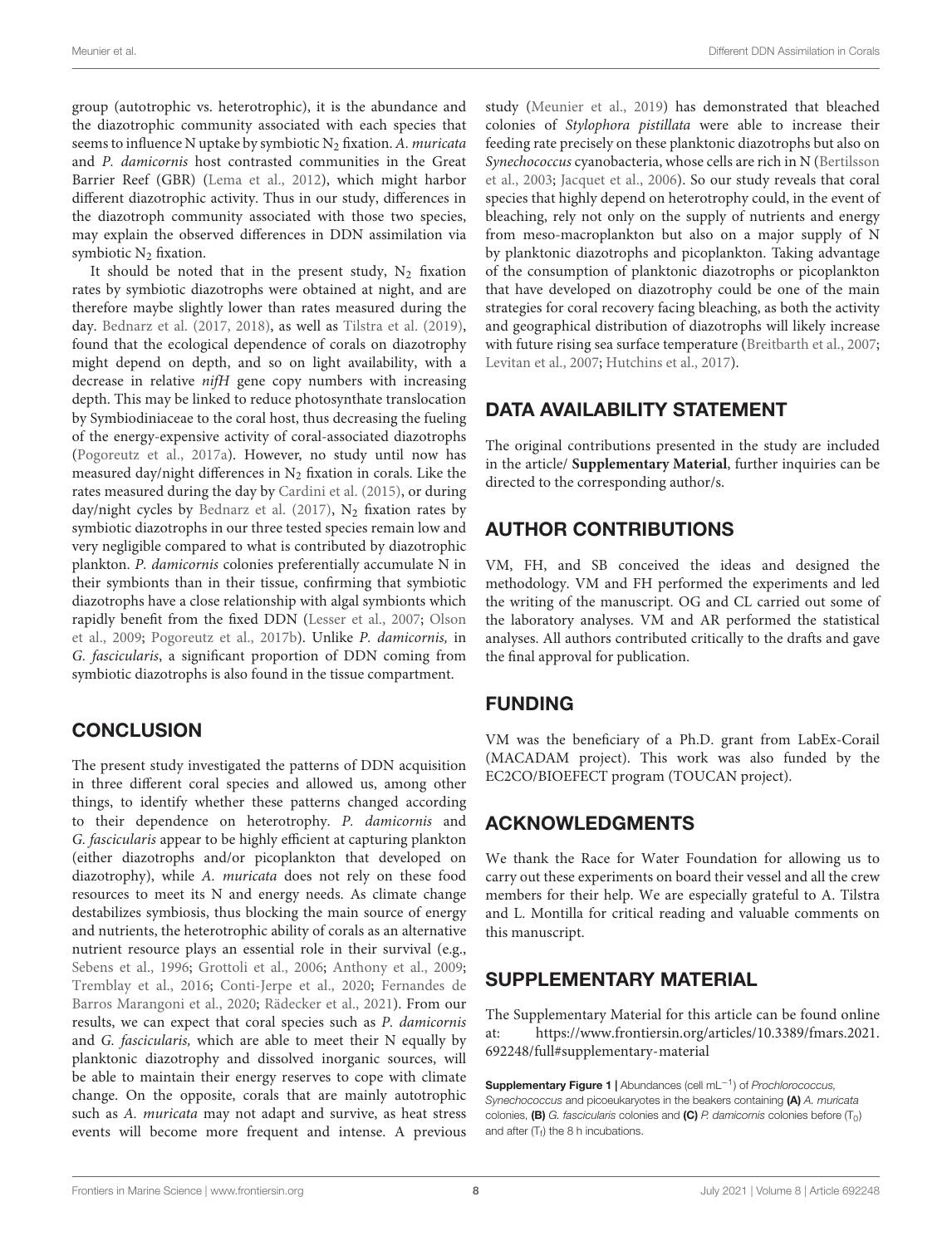#### **REFERENCES**

- Anthony, K. R. N., Hoogenboom, M. O., Maynard, J. A., Grottoli, A. G., and Middlebrook, R. (2009). Energetics approach to predicting mortality risk from environmental stress: a case study of coral bleaching. Funct. Ecol. 23, 539–550. [doi: 10.1111/j.1365-2435.2008.01531.x](https://doi.org/10.1111/j.1365-2435.2008.01531.x)
- Bednarz, V. N., Grover, R., Maguer, J.-F., Fine, M., and Ferrier-Pagès, C. (2017). The assimilation of diazotroph-derived nitrogen by scleractinian corals. MBio 8:e02058–16.
- Bednarz, V. N., Naumann, M. S., Cardini, U., Van Hoytema, N., Rix, L., Al-Rshaidat, M. M. D., et al. (2018). Contrasting seasonal responses in dinitrogen fixation between shallow and deep-water colonies of the model coral Stylophora pistillata in the northern Red Sea. PLoS One 13:e0199022. [doi: 10.1371/journal.](https://doi.org/10.1371/journal.pone.0199022) [pone.0199022](https://doi.org/10.1371/journal.pone.0199022)
- Bednarz, V. N., van de Water, J. A. J. M., Rabouille, S., Maguer, J. F., Grover, R., and Ferrier-Pagès, C. (2019). Diazotrophic community and associated dinitrogen fixation within the temperate coral Oculina patagonica. Environ. Microbiol. 21, 480–495. [doi: 10.1111/1462-2920.14480](https://doi.org/10.1111/1462-2920.14480)
- Benavides, M., Bednarz, V. N., and Ferrier-Pagès, C. (2017). Diazotrophs: overlooked key players within the coral symbiosis and tropical reef ecosystems? Front. Mar. Sci. 4:10. [doi: 10.3389/fmars.2017.00010](https://doi.org/10.3389/fmars.2017.00010)
- Benavides, M., Houlbreque, F., Camps, M., Lorrain, A., Grosso, O., and Bonnet, S. (2016). Diazotrophs: a non-negligible source of nitrogen for the tropical coral Stylophora pistillata. J. Exp. Biol. 219, 2608–2612. [doi: 10.1242/jeb.](https://doi.org/10.1242/jeb.139451) [139451](https://doi.org/10.1242/jeb.139451)
- Berthelot, H., Bonnet, S., Grosso, O., Cornet, V., and Barani, A. (2016). Transfer of diazotroph-derived nitrogen towards non-diazotrophic planktonic communities: a comparative study between Trichodesmium erythraeum Crocosphaera watsonii and Cyanothece sp. Biogeosciences 13, 4005–4021. [doi:](https://doi.org/10.5194/bg-13-4005-2016) [10.5194/bg-13-4005-2016](https://doi.org/10.5194/bg-13-4005-2016)
- Bertilsson, S., Berglund, O., Karl, D. M., and Chisholm, S. W. (2003). Elemental composition of marine Prochlorococcus and Synechococcus: implications for the ecological stoichiometry of the sea. Limnol. Oceanogr. 48, 1721–1731. [doi:](https://doi.org/10.4319/lo.2003.48.5.1721) [10.4319/lo.2003.48.5.1721](https://doi.org/10.4319/lo.2003.48.5.1721)
- Bonnet, S., Berthelot, H., Turk-Kubo, K., Fawcett, S., Rahav, E., L'Helguen, S., et al. (2016). Dynamics of N2 fixation and fate of diazotroph-derived nitrogen in a low-nutrient, low-chlorophyll ecosystem: results from the VAHINE mesocosm experiment (New Caledonia). Biogeosciences 13, 2653–2673. [doi: 10.5194/bg-](https://doi.org/10.5194/bg-13-2653-2016)[13-2653-2016](https://doi.org/10.5194/bg-13-2653-2016)
- Bourne, D. G., Morrow, K. M., and Webster, N. S. (2016). Insights into the coral microbiome: underpinning the health and resilience of reef ecosystems. Annu. Rev. Microbiol. 70, 317–340. [doi: 10.1146/annurev-micro-102215-](https://doi.org/10.1146/annurev-micro-102215-095440) [095440](https://doi.org/10.1146/annurev-micro-102215-095440)
- Breitbarth, E., Oschlies, A., and LaRoche, J. (2007). Physiological constraints on the global distribution of Trichodesmium - effect of temperature on diazotrophy. Biogeosciences 4, 53–61. [doi: 10.5194/bg-4-53-2007](https://doi.org/10.5194/bg-4-53-2007)
- Buitenhuis, E. T., Li, W. K. W., Vaulot, D., Lomas, M. W., Landry, M. R., Partensky, F., et al. (2012). Picophytoplankton biomass dis- tribution in the global ocean. Earth Syst. Sci. Data 4, 37–46. [doi: 10.5194/essd-4-37-2012](https://doi.org/10.5194/essd-4-37-2012)
- Cardini, U., Bednarz, V. N., Naumann, M. S., van Hoytema, N., Rix, L., Foster, R. A., et al. (2015). Functional significance of dinitrogen fixation in sustaining coral productivity under oligotrophic conditions. Proc. R. Soc. B Biol. Sci. 282:20152257. [doi: 10.1098/rspb.2015.2257](https://doi.org/10.1098/rspb.2015.2257)
- Conti-Jerpe, I. E., Thompson, P. D., Wong, C. W. M., Oliveira, N. L., Duprey, N. N., Moynihan, M. A., et al. (2020). Trophic strategy and bleaching resistance in reef-building corals. Sci. Adv. 6:eaaz5443. [doi: 10.1126/sciadv.](https://doi.org/10.1126/sciadv.aaz5443) [aaz5443](https://doi.org/10.1126/sciadv.aaz5443)
- De Goeij, J. M., Van Oevelen, D., Vermeij, M. J. A., Osinga, R., Middelburg, J. J., De Goeij, A. F. P. M., et al. (2013). Surviving in a marine desert: the sponge loop retains resources within coral reefs. Science 342, 108–110. [doi: 10.1126/science.](https://doi.org/10.1126/science.1241981) [1241981](https://doi.org/10.1126/science.1241981)
- Falkowski, P. G., Dubinsky, Z., Muscatine, L., and McCloskey, L. (1993). Population control in symbiotic corals - Ammonium ions and organic materials maintain the density of zooxanthellae. Bioscience 43, 606–611. [doi: 10.2307/](https://doi.org/10.2307/1312147) [1312147](https://doi.org/10.2307/1312147)
- Fernandes de Barros Marangoni, L., Ferrier-Pagès, C., Rottier, C., Bianchini, A., and Grover, R. (2020). Unravelling the different causes of nitrate and ammonium

effects on coral bleaching. Sci. Rep. 10:11975. [doi: 10.1038/s41598-020-](https://doi.org/10.1038/s41598-020-68916-0) [68916-0](https://doi.org/10.1038/s41598-020-68916-0)

- Ferrier-Pagès, C., Witting, J., Tambutté, E., and Sebens, K. P. (2003). Effect of natural zooplankton feeding on the tissue and skeletal growth of the scleractinian coral Stylophora pistillata. Coral Reefs 22, 229–240. [doi: 10.1007/](https://doi.org/10.1007/s00338-003-0312-7) [s00338-003-0312-7](https://doi.org/10.1007/s00338-003-0312-7)
- Fiore, C. L., Jarett, J. K., Olson, N. D., and Lesser, M. P. (2010). Nitrogen fixation and nitrogen transformations in marine symbioses. Trends Microbiol. 18, 455– 463. [doi: 10.1016/j.tim.2010.07.001](https://doi.org/10.1016/j.tim.2010.07.001)
- Goldberg, W. M. (2018). Coral food, feeding, nutrition, and secretion: a review. Results Probl. Cell Differ. 65, 377–421. [doi: 10.1007/978-3-319-92](https://doi.org/10.1007/978-3-319-92486-1_18) [486-1\\_18](https://doi.org/10.1007/978-3-319-92486-1_18)
- Goreau, T. F., Goreau, N. I., and Yonge, C. M. (1971). Reef corals: autotrophs or heterotrophs? Biol. Bull. 141, 247–260. [doi: 10.2307/1540115](https://doi.org/10.2307/1540115)
- Grokopf, T., Mohr, W., Baustian, T., Schunck, H., Gill, D., Kuypers, M. M. M., et al. (2012). Doubling of marine dinitrogen-fixation rates based on direct measurements. Nature 488, 361–364. [doi: 10.1038/nature](https://doi.org/10.1038/nature11338) [11338](https://doi.org/10.1038/nature11338)
- Grottoli, A. G., Rodrigues, L. J., and Palardy, J. E. (2006). Heterotrophic plasticity and resilience in bleached corals. Nature 440, 1186–1189. [doi: 10.1038/](https://doi.org/10.1038/nature04565) [nature04565](https://doi.org/10.1038/nature04565)
- Grover, R., Maguer, J. F., Allemand, D., and Ferrier-Pagès, C. (2003). Nitrate uptake in the scleractinian coral Stylophora pistillata. Limnol. Oceanogr. 48, 2266–2274. [doi: 10.4319/lo.2003.48.6.2266](https://doi.org/10.4319/lo.2003.48.6.2266)
- Grover, R., Maguer, J. F., Reynaud-Vaganay, S., and Ferrier-Pagès, C. (2002). Uptake of ammonium by the scleractinian coral Stylophora pistillata: effect of feeding, light, and ammonium concentrations. Limnol. Oceanogr. 47, 782–790. [doi: 10.4319/lo.2002.47.3.0782](https://doi.org/10.4319/lo.2002.47.3.0782)
- Houlbreque, F. (2004). Interactions between zooplankton feeding, photosynthesis and skeletal growth in the scleractinian coral Stylophora pistillata. J. Exp. Biol. 207, 1461–1469. [doi: 10.1242/jeb.00911](https://doi.org/10.1242/jeb.00911)
- Houlbrèque, F., and Ferrier-Pagès, C. (2009). Heterotrophy in tropical scleractinian corals. Biol. Rev. 84, 1–17.
- Houlbrèque, F., Reynaud, S., Godinot, C., Oberhänsli, F., Rodolfo-Metalpa, R., and Ferrier-Pagés, C. (2015). Ocean acidification reduces feeding rates in the scleractinian coral Stylophora pistillata. Limnol. Oceanogr. 60, 89–99. [doi: 10.](https://doi.org/10.1002/lno.10003) [1002/lno.10003](https://doi.org/10.1002/lno.10003)
- Houlbrèque, F., Tambutté, E., and Ferrier-Pagès, C. (2003). Effect of zooplankton availability on the rates of photosynthesis, and tissue and skeletal growth in the scleractinian coral Stylophora pistillata. J. Exp. Mar. Bio. Ecol. 296, 145–166. [doi: 10.1016/S0022-0981\(03\)00259-4](https://doi.org/10.1016/S0022-0981(03)00259-4)
- Houlbrèque, F., Tambutté, E., Richard, C., and Ferrier-pagès, C. (2004). Importance of a micro-diet for scleractinian corals. Mar. Ecol. Prog. Ser. 282, 151–160.
- Howarth, R. W. (1988). Nutrient limitation of net primary production in marine ecosystems. Annu. Rev. Ecol. Syst. 19, 89–110.
- Hutchins, D. A., Fu, F., Walworth, N. G., Lee, M. D., Saito, M. A., and Webb, E. A. (2017). Comment on "The complex effects of ocean acidification on the prominent N2-fixing cyanobacterium Trichodesmium.". Science 357, 527–531. [doi: 10.1126/science.aao0067](https://doi.org/10.1126/science.aao0067)
- Jacquet, S., Delesalle, B., Torréton, J. P., and Blanchot, J. (2006). Response of phytoplankton communities to increased anthropogenic influences (southwestern lagoon, New Caledonia). Mar. Ecol. Prog. Ser. 320, 65–78. [doi: 10.3354/meps320065](https://doi.org/10.3354/meps320065)
- Kana, T. M., Darkangelo, C., Hunt, M. D., Oldham, J. B., Bennett, G. E., and Cornwell, J. C. (1994). Membrane inlet mass spectrometer for rapid highprecision determination of N2, O2, and ar in environmental water samples. Anal. Chem. 66, 4166–4170. [doi: 10.1021/ac00095a009](https://doi.org/10.1021/ac00095a009)
- LaJeunesse, T. C., Parkinson, J. E., Gabrielson, P. W., Jeong, H. J., Reimer, J. D., Voolstra, C. R., et al. (2018). Systematic revision of symbiodiniaceae highlights the antiquity and diversity of coral endosymbionts. Curr. Biol. 28, 2570–2580.e6. [doi: 10.1016/j.cub.2018.07.008](https://doi.org/10.1016/j.cub.2018.07.008)
- Lema, K. A., Willis, B. L., and Bourneb, D. G. (2012). Corals form characteristic associations with symbiotic nitrogen-fixing bacteria. Appl. Environ. Microbiol. 78, 3136–3144. [doi: 10.1128/AEM.07800-11](https://doi.org/10.1128/AEM.07800-11)
- Lesser, M. P., Falcón, L. I., Rodríguez-Román, A., Enríquez, S., Hoegh-Guldberg, O., and Iglesias-Prieto, R. (2007). Nitrogen fixation by symbiotic cyanobacteria provides a source of nitrogen for the scleractinian coral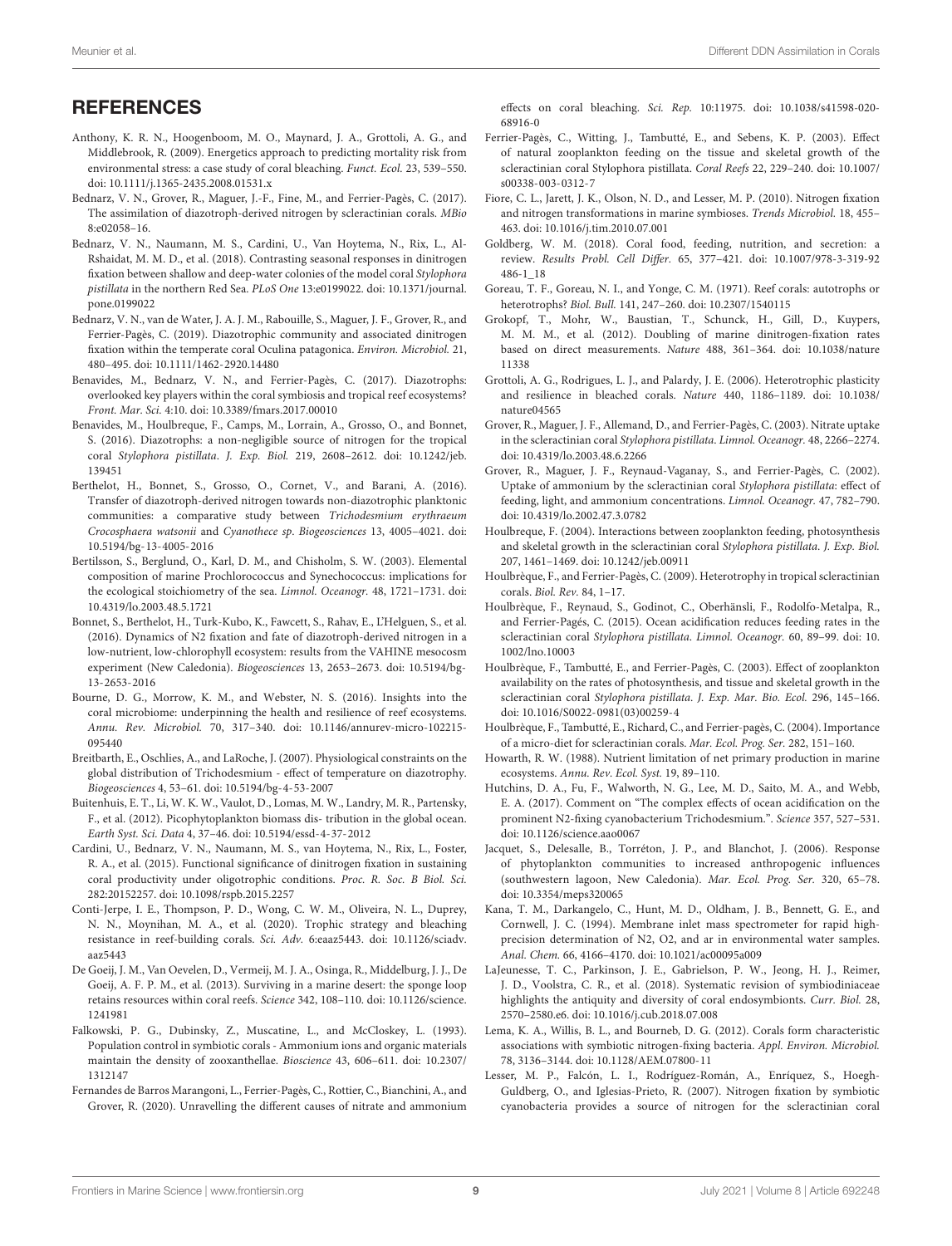Montastraea cavernosa. Mar. Ecol. Prog. Ser. 346, 143–152. [doi: 10.3354/meps](https://doi.org/10.3354/meps07008) [07008](https://doi.org/10.3354/meps07008)

- Lesser, M. P., Morrow, K. M., and Pankey, M. S. (2019). N2 fixation, and the relative contribution of fixed N, in corals from Curaçao and Hawaii. Coral Reefs 38, 1145–1158. [doi: 10.1007/s00338-019-01863-z](https://doi.org/10.1007/s00338-019-01863-z)
- Lesser, M. P., Morrow, K. M., Pankey, S. M., and Noonan, S. H. C. (2018). Diazotroph diversity and nitrogen fixation in the coral Stylophora pistillata from the Great Barrier Reef. ISME J. 12, 813–824. [doi: 10.1038/s41396-017-](https://doi.org/10.1038/s41396-017-0008-6) [0008-6](https://doi.org/10.1038/s41396-017-0008-6)
- Levitan, O., Rosenberg, G., Setlik, I., Setlikova, E., Grigel, J., Klepetar, J., et al. (2007). Elevated CO2 enhances nitrogen fixation and growth in the marine cyanobacterium Trichodesmium. Glob. Chang. Biol. 13, 531–538. [doi: 10.1111/](https://doi.org/10.1111/j.1365-2486.2006.01314.x) [j.1365-2486.2006.01314.x](https://doi.org/10.1111/j.1365-2486.2006.01314.x)
- Lewis, J. B., and Price, W. S. (1975). Feeding mechanisms and feeding strategies of Atlantic reef corals. J. Zool. 176, 527–544. [doi: 10.1111/j.1469-7998.1975.](https://doi.org/10.1111/j.1469-7998.1975.tb03219.x) [tb03219.x](https://doi.org/10.1111/j.1469-7998.1975.tb03219.x)
- Lyndby, N., Holm, J., Wangpraseurt, D., Grover, R., Rottier, C., Kühl, M., et al. (2020). Effect of temperature and feeding on carbon budgets and O2 dynamics in Pocillopora damicornis. Mar. Ecol. Prog. Ser. 652, 49–62. [doi: 10.3354/](https://doi.org/10.3354/meps13474) [meps13474](https://doi.org/10.3354/meps13474)
- Marie, D., Brussaard, C. P. D., Thyrhaug, R., Bratbak, G., and Vaulot, D. (1999). Enumeration of marine viruses in culture and natural samples by flow cytometry. Appl. Environ. Microbiol. 65, 45–52. [doi: 10.1128/aem.65.1.45-52.](https://doi.org/10.1128/aem.65.1.45-52.1999) [1999](https://doi.org/10.1128/aem.65.1.45-52.1999)
- Marie, D., Partensky, F., Jacquet, S., and Vaulot, D. (1997). Enumeration and cell cycle analysis of natural populations of marine picoplankton by flow cytometry using the nucleic acid stain SYBR Green I. Appl. Environ. Microbiol. 63, 186–193. [doi: 10.1128/aem.63.1.186-193.](https://doi.org/10.1128/aem.63.1.186-193.1997) [1997](https://doi.org/10.1128/aem.63.1.186-193.1997)
- McNally, S. P., Parsons, R. J., Santoro, A. E., and Apprill, A. (2017). Multifaceted impacts of the stony coral Porites astreoides on picoplankton abundance and community composition. Limnol. Oceanogr. 62, 217–234. [doi: 10.1002/lno.](https://doi.org/10.1002/lno.10389) [10389](https://doi.org/10.1002/lno.10389)
- Messer, L. F., Brown, M. V., Furnas, M. J., Carney, R. L., McKinnon, A. D., and Seymour, J. R. (2017). Diversity and activity of diazotrophs in great barrier reef surface waters. Front. Microbiol. 8:967. [doi: 10.3389/fmicb.2017.](https://doi.org/10.3389/fmicb.2017.00967) [00967](https://doi.org/10.3389/fmicb.2017.00967)
- Meunier, V., Bonnet, S., Pernice, M., Benavides, M., Lorrain, A., Grosso, O., et al. (2019). Bleaching forces coral's heterotrophy on diazotrophs and Synechococcus. ISME J. 13, 2882–2886. [doi: 10.1038/s41396-019-0](https://doi.org/10.1038/s41396-019-0456-2) [456-2](https://doi.org/10.1038/s41396-019-0456-2)
- Mills, M. M., and Sebens, K. P. (2004). Ingestion and assimilation of nitrogen from benthic sediments by three species of coral. Mar. Biol. 145, 1097–1106. [doi: 10.1007/s00227-004-1398-3](https://doi.org/10.1007/s00227-004-1398-3)
- Mills, M. M., Lipschultz, F., and Sebens, K. P. (2004). Particulate matter ingestion and associated nitrogen uptake by four species of scleractinian corals. Coral Reefs 23, 311–323. [doi: 10.1007/s00338-004-0380-3](https://doi.org/10.1007/s00338-004-0380-3)
- Mohr, W., Großkopf, T., Wallace, D. W. R., and LaRoche, J. (2010). Methodological underestimation of oceanic nitrogen fixation rates. PLoS One 5:e12583. [doi:](https://doi.org/10.1371/journal.pone.0012583) [10.1371/journal.pone.0012583](https://doi.org/10.1371/journal.pone.0012583)
- Muscatine, L. (1990). "The role of symbiotic algae in carbon and energy flux in reef corals," in Ecosystems of the World. Coral Reefs, ed. Z. Dubinsky (Elsevier: Amsterdam), 75–87.
- Muscatine, L., and Porter, J. W. (1977). Reef corals: mutualistic symbioses adapted to nutrient-poor environments. Bioscience 27, 454–460. [doi: 10.2307/12](https://doi.org/10.2307/1297526) [97526](https://doi.org/10.2307/1297526)
- Naumann, M. S., Richter, C., El-Zibdah, M., and Wild, C. (2009). Coral mucus as an efficient trap for picoplanktonic cyanobacteria: implications for pelagicbenthic coupling in the reef ecosystem. Mar. Ecol. Prog. Ser. 385, 65–76. [doi:](https://doi.org/10.3354/meps08073) [10.3354/meps08073](https://doi.org/10.3354/meps08073)
- Olson, N. D., Ainsworth, T. D., Gates, R. D., and Takabayashi, M. (2009). Diazotrophic bacteria associated with Hawaiian Montipora corals: diversity and abundance in correlation with symbiotic dinoflagellates. J. Exp. Mar. Biol. Ecol. 371, 140–146. [doi: 10.1016/j.jembe.2009.](https://doi.org/10.1016/j.jembe.2009.01.012) [01.012](https://doi.org/10.1016/j.jembe.2009.01.012)
- Pernice, M., Meibom, A., Van Den Heuvel, A., Kopp, C., Domart-Coulon, I., Hoegh-Guldberg, O., et al. (2012). A single-cell view of ammonium assimilation

in coral-dinoflagellate symbiosis. ISME J. 6, 1314–1324. [doi: 10.1038/ismej.](https://doi.org/10.1038/ismej.2011.196) [2011.196](https://doi.org/10.1038/ismej.2011.196)

- Pogoreutz, C., Rädecker, N., Cárdenas, A., Gärdes, A., Voolstra, C. R., and Wild, C. (2017a). Sugar enrichment provides evidence for a role of nitrogen fixation in coral bleaching. Glob. Chang. Biol. 23, 3838–3848. [doi: 10.1111/gcb.13695](https://doi.org/10.1111/gcb.13695)
- Pogoreutz, C., Rädecker, N., Cárdenas, A., Gärdes, A., Wild, C., and Voolstra, C. R. (2017b). Nitrogen fixation aligns with nifH abundance and expression in two coral trophic functional groups. Front. Microbiol. 8:1187. [doi: 10.3389/fmicb.](https://doi.org/10.3389/fmicb.2017.01187) [2017.01187](https://doi.org/10.3389/fmicb.2017.01187)
- Rädecker, N., Pogoreutz, C., Gegner, H. M., Cárdenas, A., and Roth, F. (2021). Heat stress destabilizes symbiotic nutrient cycling in corals. Proc. Natl. Acad. Sci. U.S.A. 118:e2022653118. [doi: 10.1073/pnas.2022653118](https://doi.org/10.1073/pnas.2022653118)
- Rädecker, N., Pogoreutz, C., Voolstra, C. R., Wiedenmann, J., and Wild, C. (2015). Nitrogen cycling in corals: the key to understanding holobiont functioning? Trends Microbiol. 23, 490–497. [doi: 10.1016/j.tim.2015.03.008](https://doi.org/10.1016/j.tim.2015.03.008)
- Redfield, A. C. (1958). The biological control of chemical factors in the environment. Am. Sci. 46, 205–221.
- Ribes, M., Coma, R., and Gili, J. M. (1998). Heterotrophic feeding by gorgonian corals with symbiotic zooxanthella. Limnol. Oceanogr. 43, 1170–1179. [doi: 10.](https://doi.org/10.4319/lo.1998.43.6.1170) [4319/lo.1998.43.6.1170](https://doi.org/10.4319/lo.1998.43.6.1170)
- Rodolfo-Metalpa, R., Martin, S., Ferrier-Pagès, C., and Gattuso, J.-P. (2010). Response of the temperate coral Cladocora caespitosa to mid- and long-term exposure to pCo2 and temperature levels projected for the year 2100 AD. Biogeosciences 7, 289–300.
- Rohwer, F., Seguritan, V., Azam, F., and Knowlton, N. (2002). Diversity and distribution of coral-associated bacteria. Mar. Ecol. Prog. Ser. 243, 1–10. [doi:](https://doi.org/10.3354/meps243001) [10.3354/meps243001](https://doi.org/10.3354/meps243001)
- Rosenberg, E., Koren, O., Reshef, L., Efrony, R., and Zilber-Rosenberg, I. (2007). The role of microorganisms in coral health, disease and evolution. Nat. Rev. Microbiol. 5, 355–362. [doi: 10.1038/nrmicro1635](https://doi.org/10.1038/nrmicro1635)
- Sangmanee, K., Casareto, B. E., Nguyen, T. D., Sangsawang, L., Toyoda, K., Suzuki, T., et al. (2020). Influence of thermal stress and bleaching on heterotrophic feeding of two scleractinian corals on pico-nanoplankton. Mar. Pollut. Bull. 158:111405. [doi: 10.1016/j.marpolbul.2020.111405](https://doi.org/10.1016/j.marpolbul.2020.111405)
- Santos, H. F., Carmo, F. L., Duarte, G., Dini-Andreote, F., Castro, C. B., Rosado, A. S., et al. (2014). Climate change affects key nitrogen-fixing bacterial populations on coral reefs. ISME J. 8, 2272–2279. [doi: 10.1038/ismej.2014.70](https://doi.org/10.1038/ismej.2014.70)
- Saulia, E., Benavides, M., Henke, B., Turk-Kubo, K., Cooperguard, H., Grosso, O., et al. (2020). Seasonal shifts in diazotrophs players: patterns observed over a two-year time series in the new caledonian lagoon (Western Tropical South Pacific Ocean). Front. Mar. Sci. 7:581755. [doi: 10.3389/fmars.2020.581755](https://doi.org/10.3389/fmars.2020.581755)
- Sebens, K. P., Vandersall, K. S., Savina, L. A., and Graham, K. R. (1996). Zooplankton capture by two scleractinian corals,Madracis mirabilis and Montastrea cavernosa, in a field enclosure. Mar. Biol. 127, 303–317. [doi: 10.](https://doi.org/10.1007/BF00942116) [1007/BF00942116](https://doi.org/10.1007/BF00942116)
- Stimson, J., and Kinzie, R. A. (1991). The temporal pattern and rate of release of zooxanthellae from the reef coral Pocillopora damicornis (Linnaeus) under nitrogen-enrichment and control conditions. J. Exp. Mar. Biol. Ecol. 153, 63–74. [doi: 10.1016/S0022-0981\(05\)80006-1](https://doi.org/10.1016/S0022-0981(05)80006-1)
- Tilstra, A., Pogoreutz, C., Rädecker, N., Ziegler, M., Wild, C., and Voolstra, C. R. (2019). Relative diazotroph abundance in symbiotic red sea corals decreases with water depth. Front. Mar. Sci. 6:372. [doi: 10.3389/fmars.2019.00372](https://doi.org/10.3389/fmars.2019.00372)
- Tilstra, A., Van Hoytema, N., Cardini, U., Bednarz, V. N., Rix, L., Naumann, M. S., et al. (2018). Effects of water column mixing and stratification on planktonic primary production and dinitrogen fixation on a northernred sea coral reef. Front. Microbiol. 9:2351. [doi: 10.3389/fmicb.2018.02351](https://doi.org/10.3389/fmicb.2018.02351)
- Toh, T. C., Peh, J. W. K., and Chou, L. M. (2013). Heterotrophy in recruits of the scleractinian coral Pocillopora damicornis. Mar. Freshw. Behav. Physiol. 46, 313–320. [doi: 10.1080/10236244.2013.832890](https://doi.org/10.1080/10236244.2013.832890)
- Tremblay, P., Gori, A., Maguer, J. F., Hoogenboom, M., and Ferrier-Pagès, C. (2016). Heterotrophy promotes the re-establishment of photosynthate translocation in a symbiotic coral after heat stress. Sci. Rep. 6:38112. [doi: 10.](https://doi.org/10.1038/srep38112) [1038/srep38112](https://doi.org/10.1038/srep38112)
- Tremblay, P., Naumann, M. S., Sikorski, S., Grover, R., and Ferrier-Pagès, C. (2012). Experimental assessment of organic carbon fluxes in the scleractinian coral Stylophora pistillata during a thermal and photo stress event. Mar. Ecol. Prog. Ser. 453, 63–77. [doi: 10.3354/meps09640](https://doi.org/10.3354/meps09640)